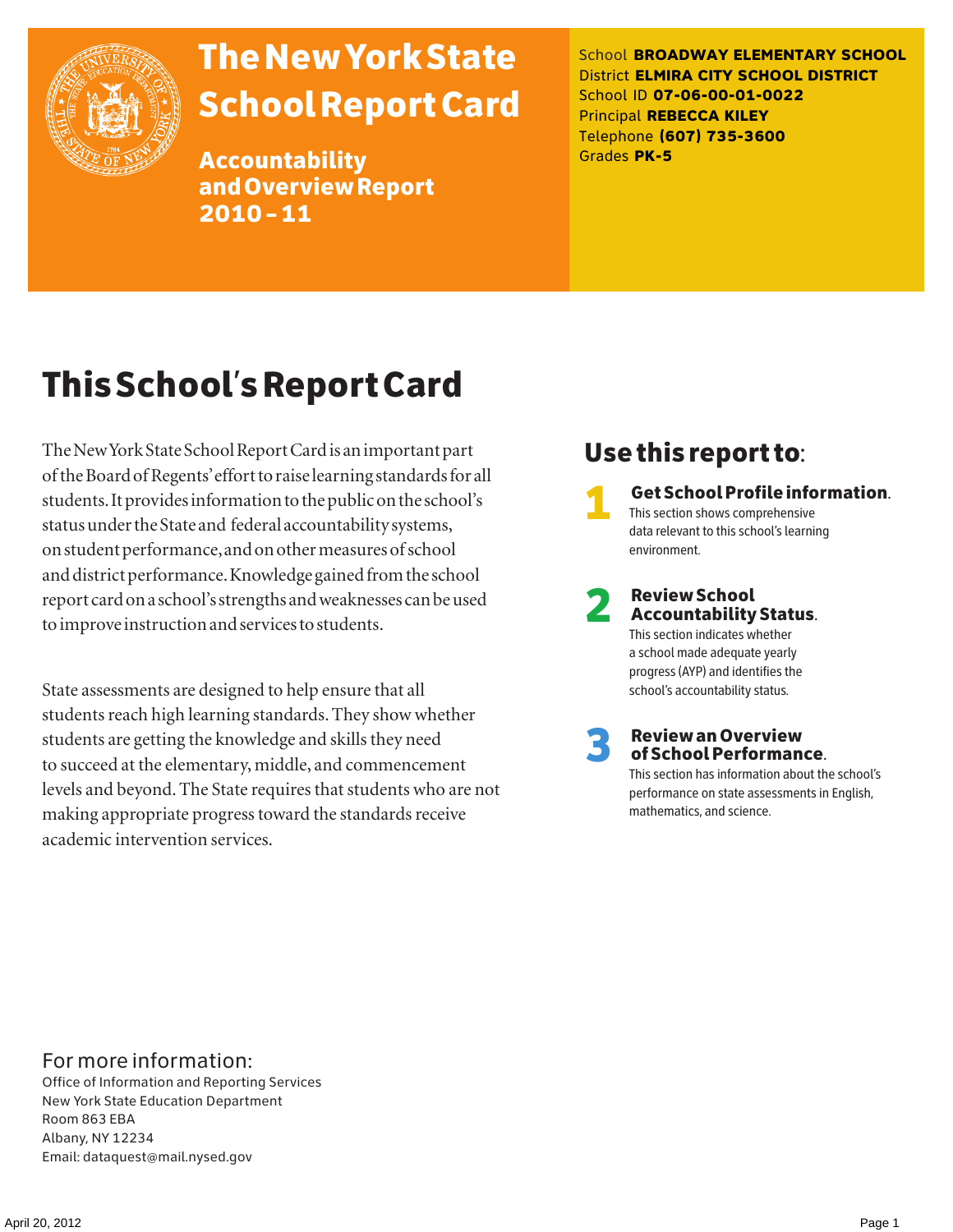# School Profile

This section shows comprehensive data relevant to this school's learning environment, including information about enrollment, average class size, and teacher qualifications.

### Enrollment

|                            | $2008 - 09$ | $2009 - 10$ | $2010 - 11$ |
|----------------------------|-------------|-------------|-------------|
| Pre-K                      | 0           | 33          | 36          |
| Kindergarten               | 85          | 69          | 68          |
| Grade 1                    | 61          | 84          | 64          |
| Grade 2                    | 82          | 73          | 72          |
| Grade 3                    | 82          | 80          | 69          |
| Grade 4                    | 77          | 92          | 75          |
| Grade 5                    | 63          | 78          | 88          |
| Grade 6                    | 0           | 0           | 0           |
| <b>Ungraded Elementary</b> | 0           | 0           | 0           |
| Grade 7                    | 0           | 0           | 0           |
| Grade 8                    | 0           | 0           | 0           |
| Grade 9                    | 0           | 0           | 0           |
| Grade 10                   | 0           | 0           | 0           |
| Grade 11                   | 0           | 0           | 0           |
| Grade 12                   | 0           | 0           | 0           |
| <b>Ungraded Secondary</b>  | 0           | 0           | 0           |
| Total K-12                 | 450         | 476         | 436         |

# Enrollment Information

*Enrollment* counts are as of Basic Educational Data System (BEDS) day, which is typically the first Wednesday of October of the school year. Students who attend BOCES programs on a part-time basis are included in a school's enrollment. Students who attend BOCES on a full-time basis or who are placed full time by the district in an out-of-district placement are not included in a school's enrollment. Students classified by schools as "pre-first" are included in first grade counts.

### Average Class Size

|                       | $2008 - 09$ | $2009 - 10$ | $2010 - 11$ |
|-----------------------|-------------|-------------|-------------|
| <b>Common Branch</b>  | 18          | 18          | 19          |
| Grade 8               |             |             |             |
| English               |             |             |             |
| <b>Mathematics</b>    |             |             |             |
| Science               |             |             |             |
| <b>Social Studies</b> |             |             |             |
| Grade 10              |             |             |             |
| English               |             |             |             |
| Mathematics           |             |             |             |
| Science               |             |             |             |
| <b>Social Studies</b> |             |             |             |

### Average Class Size Information

*Average Class Size* is the total registration in specified classes divided by the number of those classes with registration. *Common Branch* refers to self-contained classes in Grades 1–6.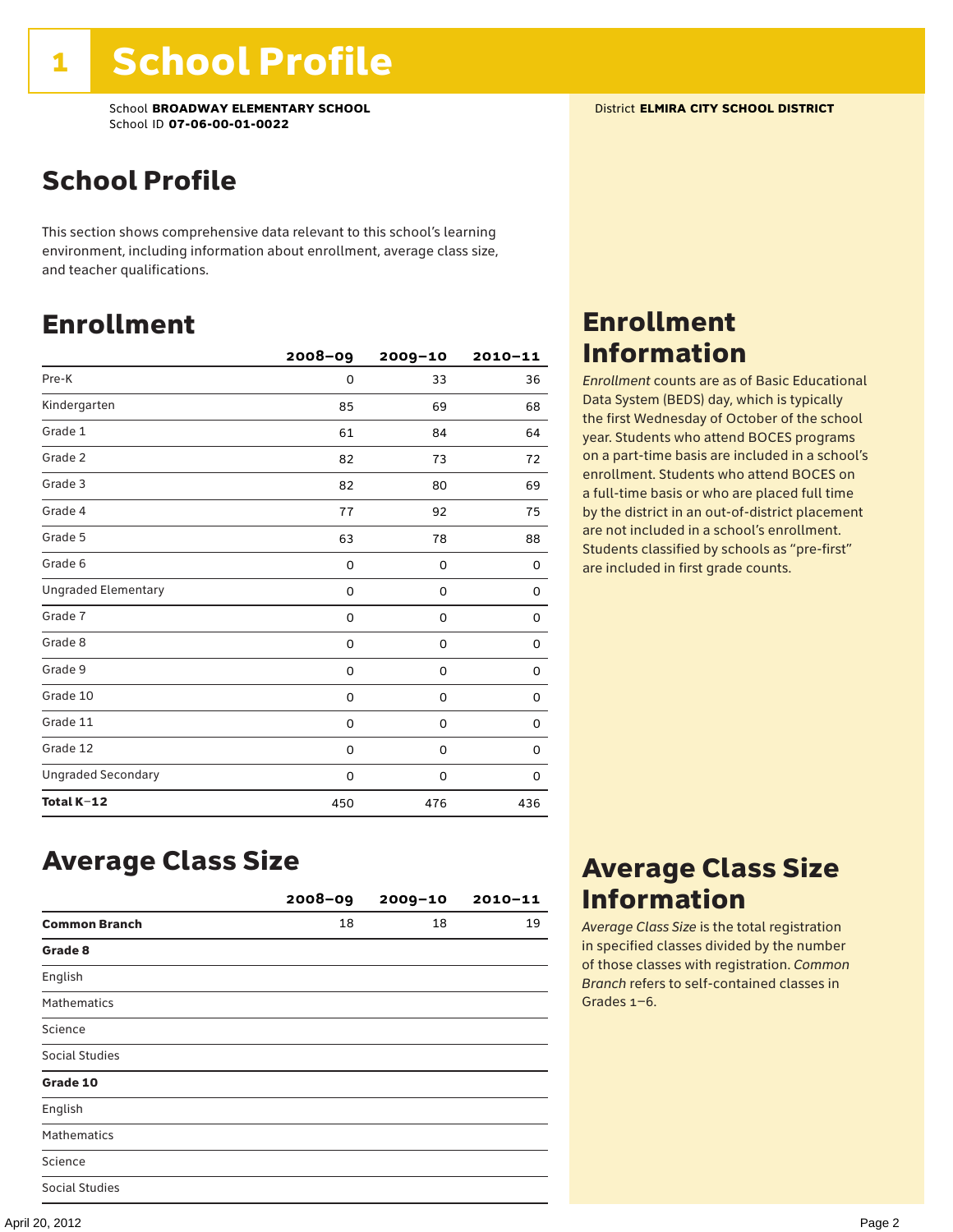# Demographic Factors

|                                                    | $2008 - 09$ |     |     | $2009 - 10$ |     | $2010 - 11$ |
|----------------------------------------------------|-------------|-----|-----|-------------|-----|-------------|
|                                                    | #           | %   | #   | %           | #   | %           |
| Eligible for Free Lunch                            | 183         | 41% | 236 | 50%         | 191 | 44%         |
| Reduced-Price Lunch                                | 71          | 16% | 44  | 9%          | 39  | 9%          |
| Student Stability*                                 |             | 95% |     | 90%         |     | 90%         |
| Limited English Proficient                         | 0           | 0%  | 0   | 0%          | 1   | 0%          |
| <b>Racial/Ethnic Origin</b>                        |             |     |     |             |     |             |
| American Indian or Alaska Native                   | 0           | 0%  | 0   | 0%          | 0   | 0%          |
| <b>Black or African American</b>                   | 48          | 11% | 44  | 9%          | 42  | 10%         |
| Hispanic or Latino                                 | 8           | 2%  | 8   | 2%          | 9   | 2%          |
| Asian or Native<br>Hawaiian/Other Pacific Islander | 0           | 0%  | 0   | 0%          | 0   | 0%          |
| White                                              | 394         | 88% | 423 | 89%         | 385 | 88%         |
| Multiracial                                        | 0           | 0%  | 1   | 0%          | 0   | 0%          |

 \* Available only at the school level.

### Attendance and Suspensions

|                            |   | $2007 - 08$   |    | $2008 - 09$   |    | $2009 - 10$ |  |
|----------------------------|---|---------------|----|---------------|----|-------------|--|
|                            | # | $\frac{0}{0}$ | #  | $\frac{0}{6}$ | #  | %           |  |
| Annual Attendance Rate     |   | 95%           |    | 96%           |    | 94%         |  |
| <b>Student Suspensions</b> |   | 1%            | 11 | 2%            | 24 | 5%          |  |

# Demographic Factors Information

*Eligible for Free Lunch* and *Reduced*-*Price Lunch* percentages are determined by dividing the number of approved lunch applicants by the Basic Educational Data System (BEDS) enrollment in full-day Kindergarten through Grade 12. *Eligible for Free Lunch* and *Limited English Proficient* counts are used to determine *Similar Schools* groupings within a *Need*/*Resource Capacity* category. *Student Stability* is the percentage of students in the highest grade in a school who were also enrolled in that school at any time during the previous school year. (For example, if School A, which serves Grades 6–8, has 100 students enrolled in Grade 8 this year, and 92 of those 100 students were also enrolled in School A last year, the stability rate for the school is 92 percent.)

### Attendance and Suspensions Information

*Annual Attendance Rate* is determined by dividing the school's total actual attendance by the total possible attendance for a school year. A school's actual attendance is the sum of the number of students in attendance on each day the school was open during the school year. Possible attendance is the sum of the number of enrolled students who should have been in attendance on each day the school was open during the school year. *Student Suspension* rate is determined by dividing the number of students who were suspended from school (not including in-school suspensions) for one full day or longer anytime during the school year by the Basic Educational Data System (BEDS) day enrollments for that school year. A student is counted only once, regardless of whether the student was suspended one or more times during the school year.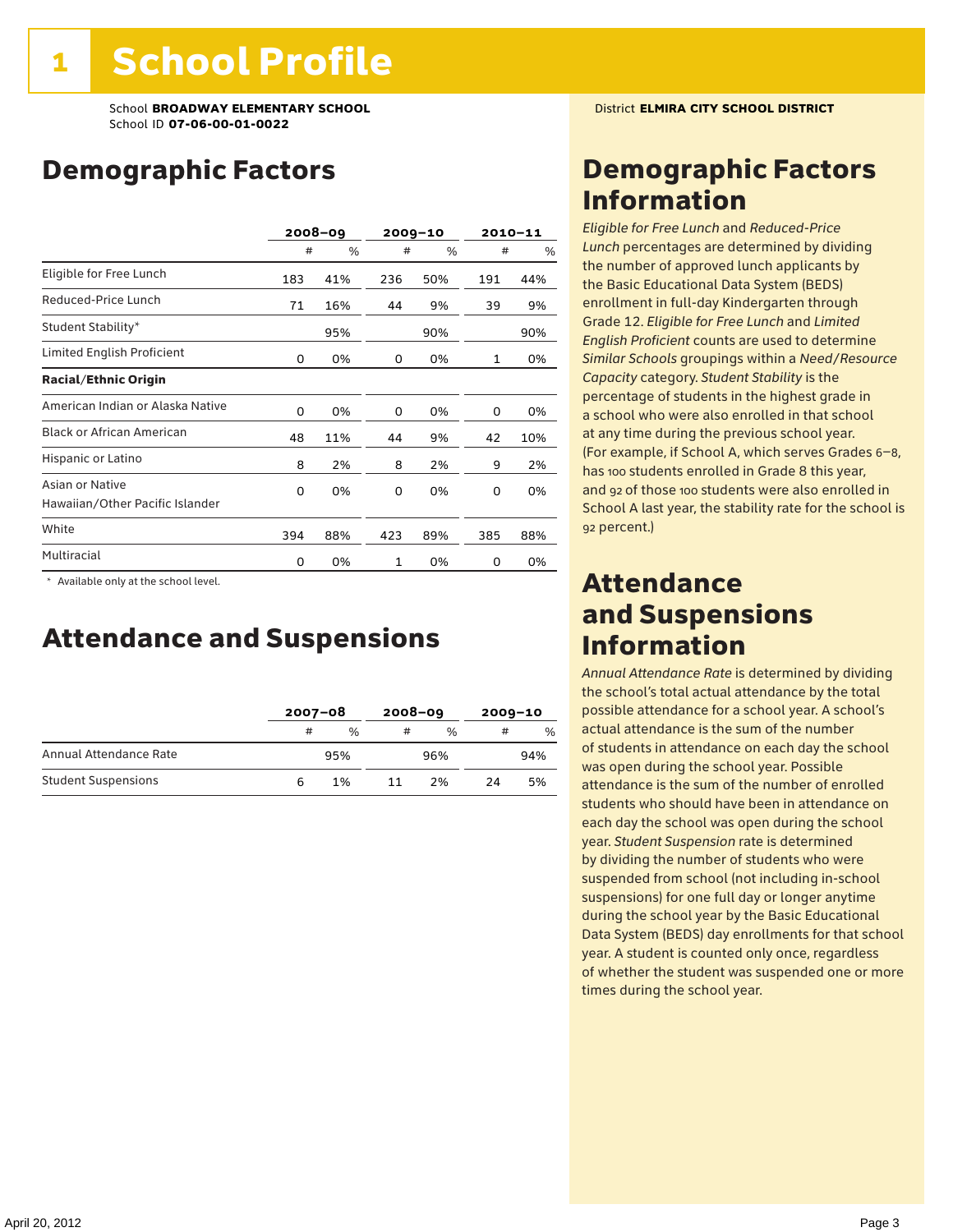# Teacher Qualifications

|                                                                                | $2008 - 09$ | $2009 - 10$ | $2010 - 11$ |
|--------------------------------------------------------------------------------|-------------|-------------|-------------|
| <b>Total Number of Teachers</b>                                                | 32          | 35          | 37          |
| Percent with No Valid<br><b>Teaching Certificate</b>                           | 0%          | 0%          | 0%          |
| Percent Teaching Out<br>of Certification                                       | 0%          | 0%          | 0%          |
| Percent with Fewer Than<br>Three Years of Experience                           | 22%         | 14%         | 8%          |
| Percentage with Master's Degree<br>Plus 30 Hours or Doctorate                  | 31%         | 26%         | 24%         |
| <b>Total Number of Core Classes</b>                                            | 64          | 54          | 46          |
| Percent Not Taught by Highly<br><b>Qualified Teachers in This School</b>       | 0%          | 0%          | 0%          |
| Percent Not Taught by Highly<br><b>Oualified Teachers in This District</b>     | 1%          | 2%          | 0%          |
| Percent Not Taught by Highly<br>Qualified in High-Poverty Schools<br>Statewide | 8%          | 6%          | 5%          |
| Percent Not Taught by Highly<br>Qualified in Low-Poverty Schools<br>Statewide  | 1%          | 1%          | 0%          |
| <b>Total Number of Classes</b>                                                 | 84          | 67          | 68          |
| Percent Taught by Teachers Without<br>Appropriate Certification                | 0%          | 0%          | 0%          |

### Teacher Turnover Rate

|                                                                       | 2007-08 | $2008 - 09$ | 2009-10 |
|-----------------------------------------------------------------------|---------|-------------|---------|
| Turnover Rate of Teachers with Fewer<br>than Five Years of Experience | በ%      | በ%          | 11%     |
| Turnover Rate of All Teachers                                         | 29%     | 9%          | 11%     |

### Staff Counts

|                                       | $2008 - 09$ | $2009 - 10$ | $2010 - 11$ |
|---------------------------------------|-------------|-------------|-------------|
| <b>Total Other Professional Staff</b> |             |             |             |
| Total Paraprofessionals*              | N/A         | N/A         | N/A         |
| <b>Assistant Principals</b>           |             |             |             |
| Principals                            |             |             |             |

\* Not available at the school level.

# Teacher Qualifications Information

The *Percent Teaching Out of Certification* is the percent doing so more than on an incidental basis; that is, the percent teaching for more than five periods per week outside certification.

*Core Classes* are primarily K-6 common branch, English, mathematics, science, social studies, art, music, and foreign languages. To be *Highly Qualified*, a teacher must have at least a Bachelor's degree, be certified to teach in the subject area, and show subject matter competency. A teacher who taught one class outside of the certification area(s) is counted as Highly Qualified provided that 1) the teacher had been determined by the school or district through the HOUSSE process or other state-accepted methods to have demonstrated acceptable subject knowledge and teaching skills and 2) the class in question was not the sole assignment reported. Credit for incidental teaching does not extend beyond a single assignment. Independent of Highly Qualified Teacher status, any assignment for which a teacher did not hold a valid certificate still registers as teaching out of certification. High-poverty and low-poverty schools are those schools in the upper and lower quartiles, respectively, for percentage of students eligible for a free or reduced-price lunch.

### Teacher Turnover Rate Information

*Teacher Turnover Rate* for a specified school year is the number of teachers in that school year who were not teaching in the following school year divided by the number of teachers in the specified school year, expressed as a percentage.

### Staff Counts Information

*Other Professionals* includes administrators, guidance counselors, school nurses, psychologists, and other professionals who devote more than half of their time to non-teaching duties. Teachers who are shared between buildings within a district are reported on the district report only.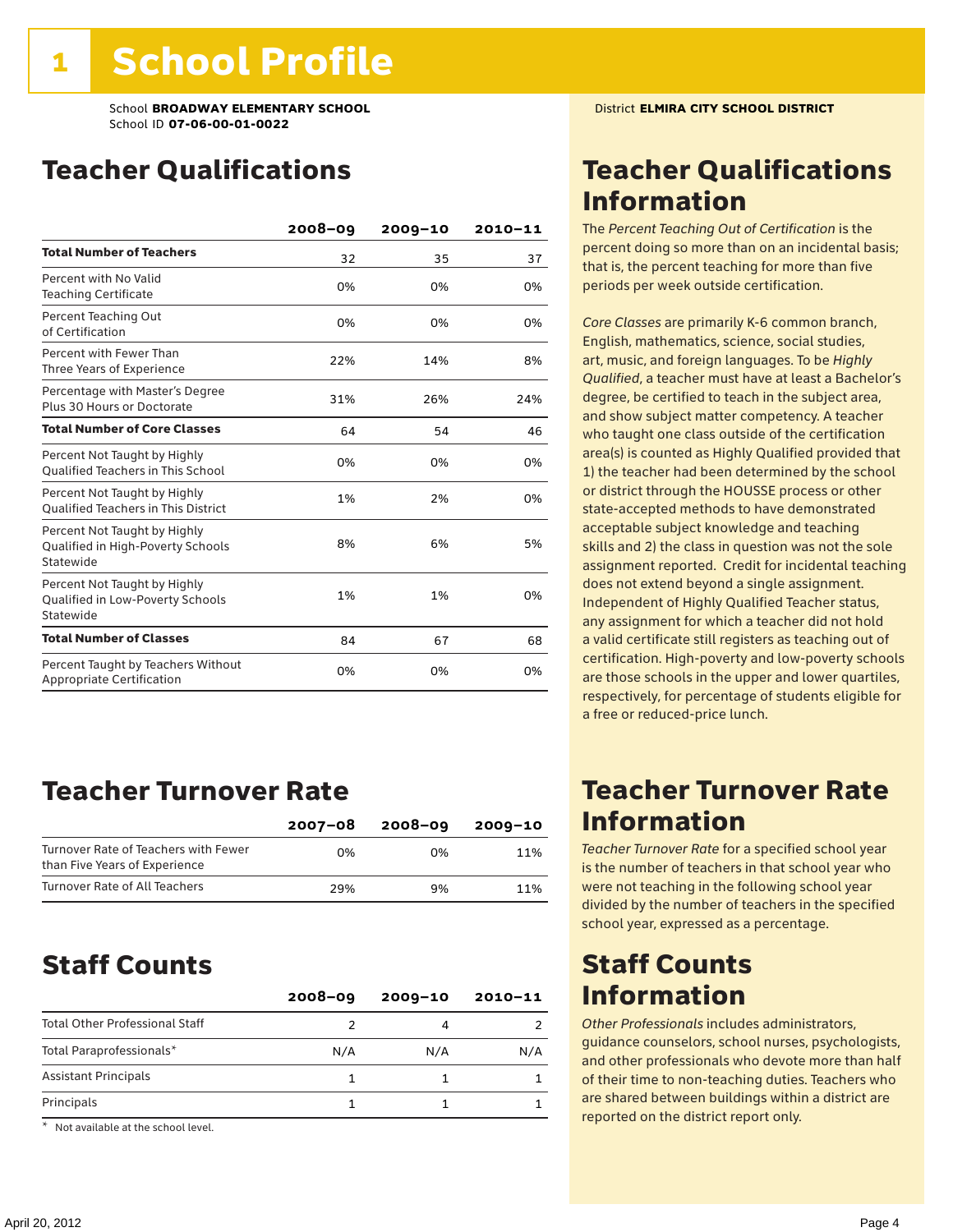# Understanding How Accountability Works in New York State

The federal No Child Left Behind (NCLB) Act requires that states develop and report on measures of student proficiency in 1) English language arts (ELA), in 2) mathematics, and on 3) a third indicator. In New York State in 2010–11, the third indicator is science at the elementary/middle level and graduation rate at the secondary level. Schools or districts that meet predefined goals on these measures are making Adequate Yearly Progress (AYP).



For more information about accountability in New York State, visit: http://www.p12.nysed.gov/irs/accountability/.

### 1 English Language Arts (ELA)

To make AYP in ELA, every accountability group must make AYP. For a group to make AYP, it must meet the participation and the performance criteria.

### A Participation Criterion

At the elementary/middle level, 95 percent of Grades 3–8 students enrolled during the test administration period in each group with 40 or more students must be tested on the New York State Testing Program (NYSTP) in ELA or, if appropriate, the New York State English as a Second Language Achievement Test (NYSESLAT), or the New York State Alternate Assessment (NYSAA) in ELA. At the secondary level, 95 percent of seniors in 2010–11 in each accountability group with 40 or more students must have taken an English examination that meets the students' graduation requirement.

### B Performance Criterion

At the elementary/middle level, the Performance Index (PI) of each group with 30 or more continuously enrolled tested students must equal or exceed its Effective Annual Measurable Objective (AMO) or the group must make Safe Harbor. (NYSESLAT is used only for participation.) At the secondary level, the PI of each group in the 2007 cohort with 30 or more members must equal or exceed its Effective AMO or the group must make Safe Harbor. To make Safe Harbor, the PI of the group must equal or exceed its Safe Harbor Target and the group must qualify for Safe Harbor using the third indicator, science or graduation rate.

### 2 Mathematics

The same criteria for making AYP in ELA apply to mathematics. At the elementary/middle level, the measures used to determine AYP are the NYSTP and the NYSAA in mathematics. At the secondary level, the measures are mathematics examinations that meet the students' graduation requirement.

### 3 Third Indicator

In addition to English language arts and mathematics, the school must also make AYP in a third area of achievement. This means meeting the criteria in science at the elementary/middle level and the criteria in graduation rate at the secondary level.

Elementary/Middle-Level Science: To make AYP, the All Students group must meet the participation criterion *and* the performance criterion.

### A Participation Criterion

Eighty percent of students in Grades 4 and/or 8 enrolled during the test administration period in the All Students group, if it has 40 or more students, must be tested on an accountability measure. In Grade 4, the measures are the Grade 4 elementary-level science test and the Grade 4 NYSAA in science. In Grade 8 science, the measures are the Grade 8 middle-level science test, Regents science examinations, and the Grade 8 NYSAA in science.

### B Performance Criterion

The PI of the All Students group, if it has 30 or more students, must equal or exceed the State Science Standard (100) or the Science Progress Target.

Qualifying for Safe Harbor in Elementary/Middle-Level ELA and Math: To qualify, the group must meet both the participation criterion and the performance criterion in science.

Secondary-Level Graduation Rate: For a school to make AYP in graduation rate, the percent of students in the 2006 graduation-rate total cohort in the All Students group earning a local or Regents diploma by August 31, 2010 must equal or exceed the Graduation-Rate Standard (80%) or the Graduation-Rate Progress Target.

Qualifying for Safe Harbor in Secondary-Level ELA and Math: To qualify, the percent of the 2006 graduation-rate total cohort earning a local or Regents diploma by August 31, 2010 must equal or exceed the Graduation-Rate Standard (80%) or the Graduation-Rate Progress Target for that group.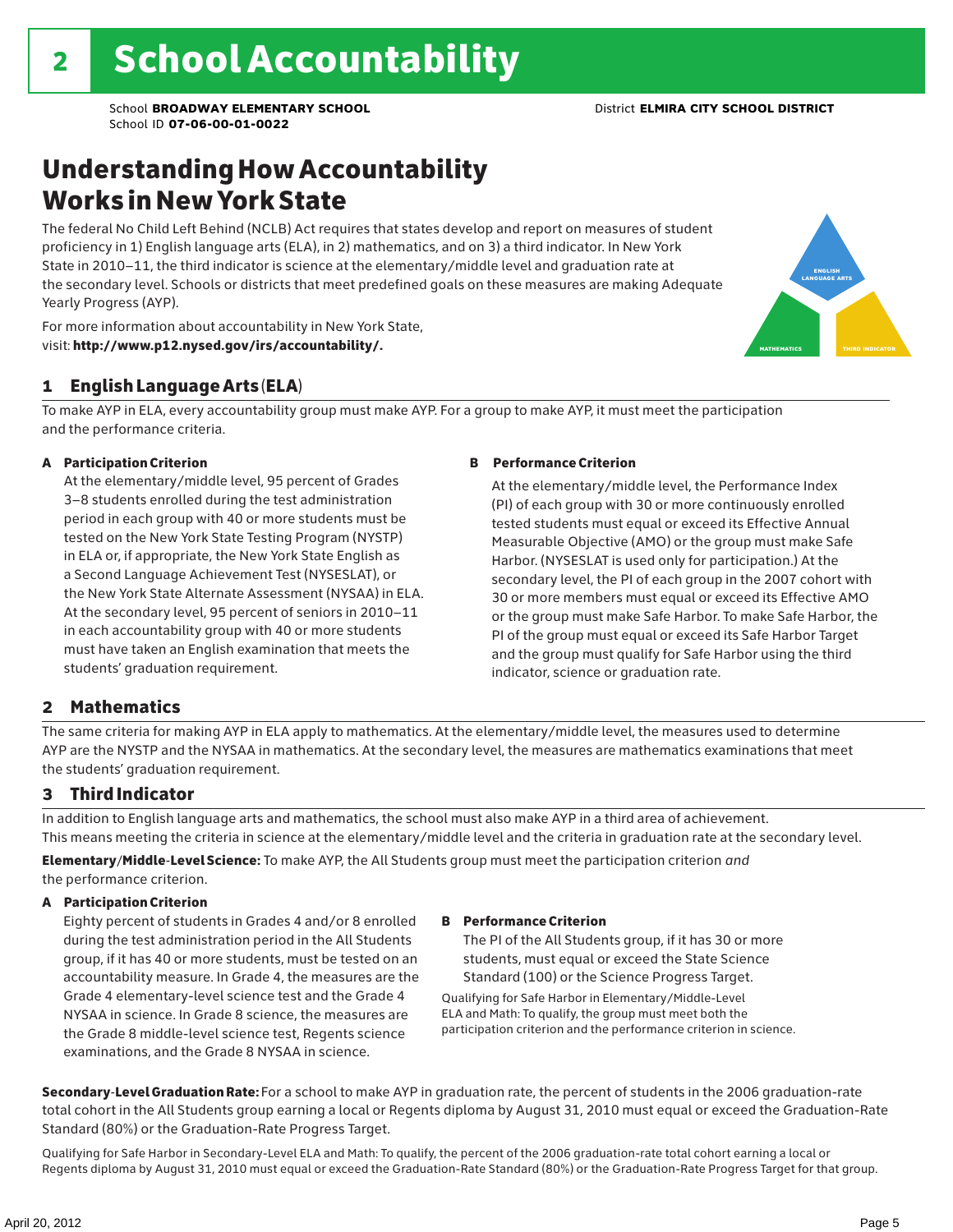# Useful Terms for Understanding Accountability

### 12th Graders

The count of 12th graders enrolled during the 2010–11 school year used to determine the Percentage Tested for the Participation part of the AYP determination for secondarylevel ELA and mathematics. These are the first numbers in the parentheses after the subgroup label on the secondary-level ELA and mathematics pages.

### 2007 Cohort

The count of students in the 2007 accountability cohort used to determine the Performance Index for the Test Performance part of the AYP determination for secondary-level ELA and mathematics. These are the second numbers in the parentheses after the subgroup label on the secondary-level ELA and mathematics pages.

### Accountability Cohort for English and Mathematics

The accountability cohort is used to determine if a school or district met the performance criterion in secondary-level ELA and mathematics. The 2007 school accountability cohort consists of all students who first entered Grade 9 anywhere in the 2007–08 school year, and all ungraded students with disabilities who reached their seventeenth birthday in the 2007–08 school year, who were enrolled on October 6, 2010 and did not transfer to a diploma granting program. Students who earned a high school equivalency diploma or were enrolled in an approved high school equivalency preparation program on June 30, 2011, are not included in the 2007 school accountability cohort. The 2007 district accountability cohort consists of all students in each school accountability cohort plus students who transferred within the district after BEDS day plus students who were placed outside the district by the Committee on Special Education or district administrators and who met the other requirements for cohort membership. Cohort is defined in Section 100.2 (p) (16) of the Commissioner's Regulations.

### Adequate Yearly Progress (AYP)

Adequate Yearly Progress (AYP) indicates satisfactory progress by a district or a school toward the goal of proficiency for all students.

### Annual Measurable Objective (AMO)

The Annual Measurable Objective (AMO) is the Performance Index value that signifies that an accountability group is making satisfactory progress toward the goal that 100 percent of students will be proficient in the State's learning standards for English language arts and mathematics by 2013–14. The AMOs for each grade level will be increased as specified in CR100.2(p) (14) and will reach 200 in 2013–14. (See Effective AMO for further information.)

### Continuous Enrollment

The count of continuously enrolled tested students used to determine the Performance Index for the Test Performance part of the AYP determination for elementary/middle-level ELA, mathematics, and science. These are the second numbers in the parentheses after the subgroup label on the elementary/ middle-level ELA, mathematics, and science pages.

### Continuously Enrolled Students

At the elementary/middle level, continuously enrolled students are those enrolled in the school or district on BEDS day (usually the first Wednesday in October) of the school year until the test administration period. At the secondary level, all students who meet the criteria for inclusion in the accountability cohort are considered to be continuously enrolled.

### Effective Annual Measurable Objective (Effective AMO)

The Effective Annual Measurable Objective is the Performance Index (PI) value that each accountability group within a school or district is expected to achieve to make AYP. The Effective AMO is the lowest PI that an accountability group of a given size can achieve in a subject for the group's PI not to be considered significantly different from the AMO for that subject. If an accountability group's PI equals or exceeds the Effective AMO, it is considered to have made AYP. A more complete definition of Effective AMO and a table showing the PI values that each group size must equal or exceed to make AYP are available at www.p12.nysed.gov/irs.

### Graduation Rate

The Graduation Rate on the Graduation Rate page is the percentage of the 2006 cohort that earned a local or Regents diploma by August 31, 2010.

### Graduation-Rate Total Cohort

The Graduation-Rate Total Cohort, shown on the Graduation Rate page, is used to determine if a school or district made AYP in graduation rate. For the 2010–11 school year, this cohort is the 2006 graduation-rate total cohort. The 2006 total cohort consists of all students who first entered Grade 9 anywhere in the 2006–07 school year, and all ungraded students with disabilities who reached their seventeenth birthday in the 2006–07 school year, and who were enrolled in the school/ district for five months or longer or who were enrolled in the school/district for less than five months but were previously enrolled in the same school/district for five months or longer between the date they first entered Grade 9 and the date they last ended enrollment. A more detailed definition of graduation-rate cohort can be found in the SIRS Manual at

### http://www.p12.nysed.gov/irs/sirs/.

For districts and schools with fewer than 30 graduation-rate total cohort members in the All Students group in 2010–11, data for 2009–10 and 2010–11 for accountability groups were combined to determine counts and graduation rates. Groups with fewer than 30 students in the graduation-rate total cohort are not required to meet the graduation-rate criterion.

### Limited English Proficient

For all accountability measures, if the count of LEP students is equal to or greater than 30, former LEP students are also included in the performance calculations.

#### Non-Accountability Groups

Female, Male, and Migrant groups are not part of the AYP determination for any measure.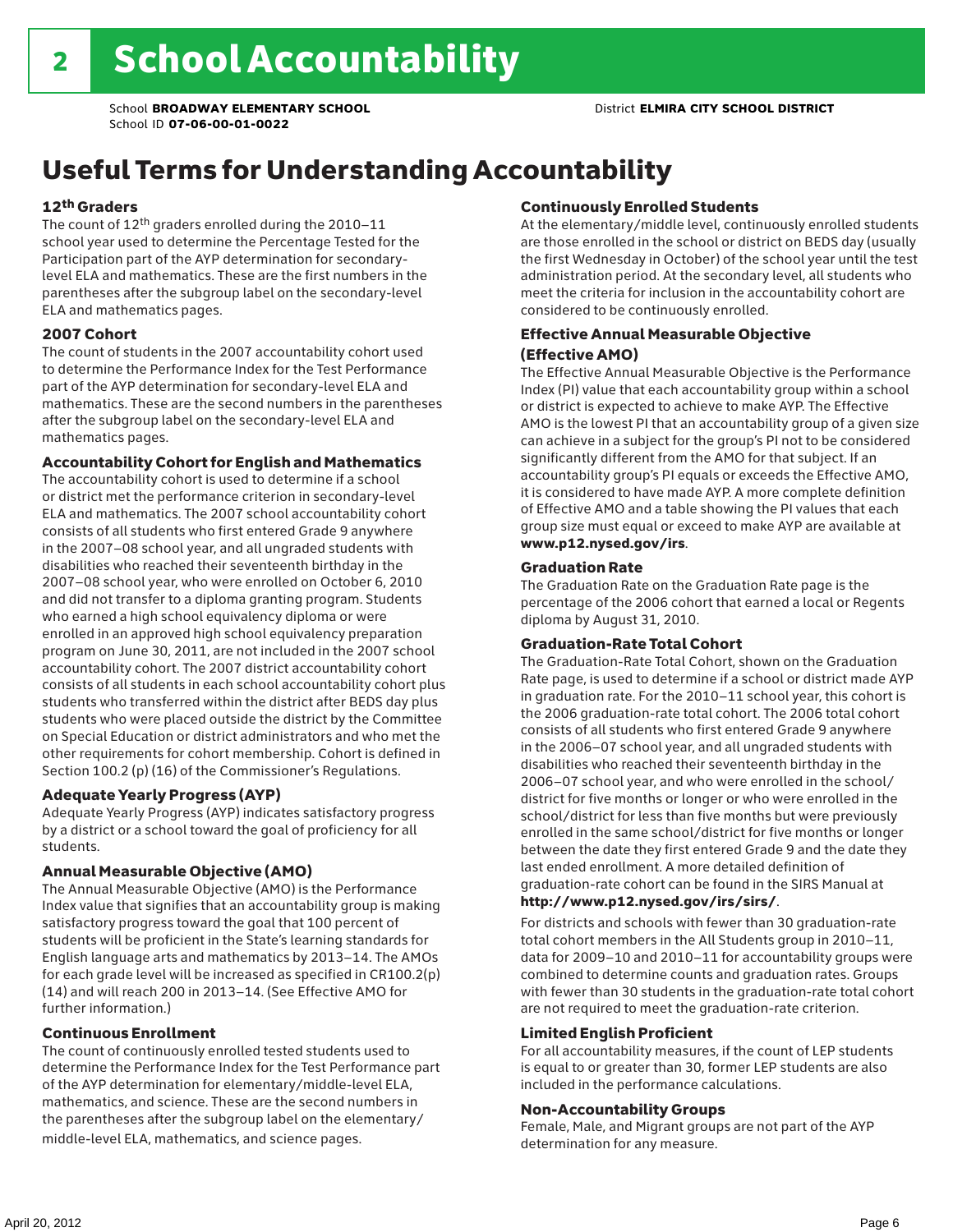# Useful Terms for Understanding Accountability (continued)

### Participation

Accountability groups with fewer than 40 students enrolled during the test administration period (for elementary/middlelevel ELA, math, and science) or fewer than 40 12th graders (for secondary-level ELA and mathematics) are not required to meet the participation criterion. If the Percentage Tested for an accountability group fell below 95 percent for ELA and math or 80 percent for science in 2010–11, the participation enrollment ("Total" or "12th Graders") shown in the tables is the sum of 2009–10 and 2010–11 participation enrollments and the "Percentage Tested" shown is the weighted average of the participation rates over those two years.

### Performance Index (PI)

A Performance Index is a value from 0 to 200 that is assigned to an accountability group, indicating how that group performed on a required State test (or approved alternative) in English language arts, mathematics, or science. Student scores on the tests are converted to four performance levels, from Level 1 to Level 4. (See performance level definitions on the Overview summary page.) At the elementary/middle level, the PI is calculated using the following equation:

100 × [(Count of Continuously Enrolled Tested Students Performing at Levels 2, 3, and  $4 +$  the Count at Levels 3 and  $4) \div$ Count of All Continuously Enrolled Tested Students]

At the secondary level, the PI is calculated using the following equation:

100 × [(Count of Cohort Members Performing at Levels 2, 3, and 4 + the Count at Levels 3 and 4) ÷ Count of All Cohort Members]

A list of tests used to measure student performance for accountability is available at www.p12.nysed.gov/irs.

### Progress Targets

For accountability groups below the State Standard in science or graduation rate, the Progress Target is an alternate method for making AYP or qualifying for Safe Harbor in English language arts and mathematics based on improvement over the previous year's performance.

*Science:* The current year's Science Progress Target is calculated by adding one point to the previous year's Performance Index (PI). Example: The 2010–11 Science Progress Target is calculated by adding one point to the 2009–10 PI.

*Graduation Rate*: The Graduation-rate Progress Target is calculated by determining a 20% gap reduction between the rate of the previous year's graduation-rate cohort and the state standard. Example: The 2010–11 Graduation-Rate Progress Target = [(80 – percentage of the 2005 cohort earning a local or Regents diploma by August 31, 2009)  $\times$  0.20] + percentage of the 2005 cohort earning a local or Regents diploma by August 31, 2009.

Progress Targets are provided for groups whose PI (for science) or graduation rate (for graduation rate) is below the State Standard.

### Safe Harbor Targets

Safe Harbor provides an alternate means to demonstrate AYP for accountability groups that do not achieve their EAMOs in English or mathematics. The 2010–11 safe harbor targets are calculated using the following equation: 2009–10 PI + (200 – the 2009–10 PI) × 0.10

Safe Harbor Targets are provided for groups whose PI is less than the EAMO.

### Safe Harbor Qualification (‡)

On the science page, if the group met both the participation and the performance criteria for science, the Safe Harbor Qualification column will show "Qualified." If the group did not meet one or more criteria, the column will show "Did not qualify." A "‡" symbol after the 2010–11 Safe Harbor Target on the elementary/middle- or secondary-level ELA or mathematics page indicates that the student group did not make AYP in science (elementary/middle level) or graduation rate (secondary level) and; therefore, the group did not qualify for Safe Harbor in ELA or mathematics.

### State Standard

The criterion value that represents minimally satisfactory performance (for science) or a minimally satisfactory percentage of cohort members earning a local or Regents diploma (for graduation rate). In 2010–11, the State Science Standard is a Performance Index of 100; the State Graduation-Rate Standard is 80%. The Commissioner may raise the State Standard at his discretion in future years.

### Students with Disabilities

For all measures, if the count of students with disabilities is equal to or greater than 30, former students with disabilities are also included in the performance calculations.

### Test Performance

For districts and schools with fewer than 30 continuously enrolled tested students (for elementary/middle-level ELA, math, and science) or fewer than 30 students in the 2007 cohort (for secondary-level ELA and mathematics) in the All Students group in 2010–11, data for 2009–10 and 2010–11 for accountability groups were combined to determine counts and Performance Indices. For districts and schools with 30 or more continuously enrolled students/2007 cohort members in the All Students group in 2010–11, student groups with fewer than 30 members are not required to meet the performance criterion. This is indicated by a "—" in the Test Performance column in the table.

### Total

The count of students enrolled during the test administration period used to determine the Percentage Tested for the Participation part of the AYP determination for elementary/ middle-level ELA, mathematics, and science. These are the first numbers in the parentheses after the subgroup label on the elementary/middle-level ELA, mathematics, and science pages. For accountability calculations, students who were excused from testing for medical reasons in accordance with federal NCLB guidance are not included in the count.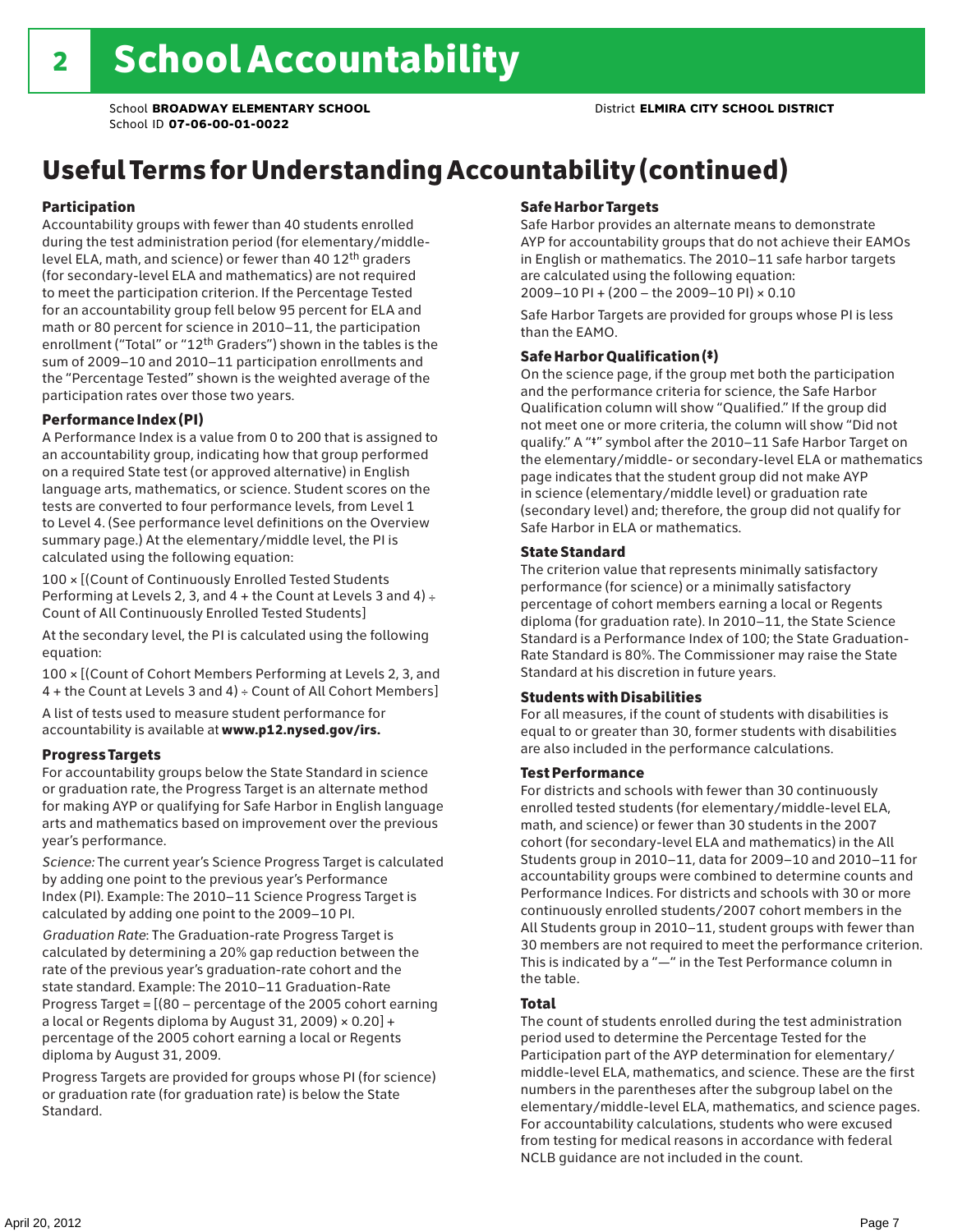## Understanding Your School Accountability Status

New York State participates in the Differentiated Accountability pilot program, as approved by the United States Department of Education in January 2009. Under this program, each public school in the State is assigned an accountability "phase" (Good Standing, Improvement, Corrective Action, or Restructuring) and, for schools not in Good Standing, a "category" (Basic, Focused, or Comprehensive) for each measure for which the school is accountable. Accountability measures for schools at the elementary/middle level are English language arts (ELA), mathematics, and science; at the secondary level, they are ELA, mathematics, and graduation rate. Generally, the school's overall accountability status is its most advanced accountability phase and its highest category within that phase. A school in any year of the phase (that is not Good Standing) that makes AYP for the measure remains in the same phase/category the following year. An identified school that makes AYP in the identified measure for two consecutive years returns to Good Standing. Once a school is identified with a category within a phase, it cannot move to a less intensive category in the following school year within that phase.

Each school district with one or more Title I schools and each Title I charter school designated as Improvement (year 1 and year 2), Corrective Action, or Restructuring must make Supplemental Educational Services available for eligible students in the identified Title I school(s). A school district with one or more schools designated as Improvement (year 2), Corrective Action, or Restructuring must also provide Public School Choice to eligible students in identified Title I school(s). For more information on the Differentiated Accountability program and a list of interventions for schools not in Good Standing,

see http://www.p12.nysed.gov/accountability/APA/Differentiated\_Accountability/DA\_home.html.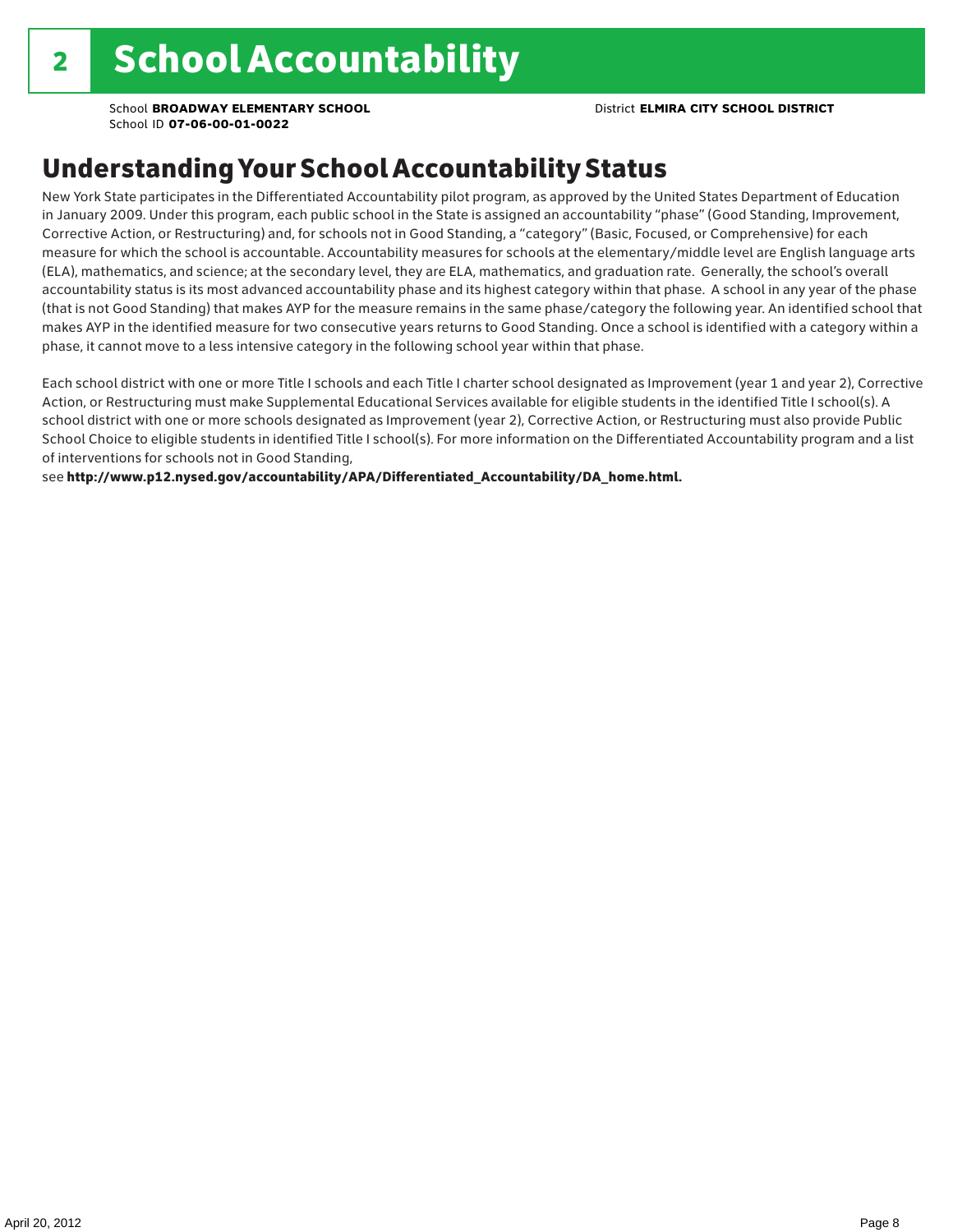# Understanding Your School Accountability Status (continued)

### end and the contract of the Phase/Category

Good Standing A school that has not been designated as Improvement, Corrective Action, or Restructuring.

Improvement (year 1) A school that failed to make AYP for two consecutive years on the same accountability measure; or a school that was designated as Improvement (year 1) in the current school year that made AYP for the identified measure and is in Good Standing.

Improvement (year 2) A school that was designated as a school in Improvement (year 1) in the current school year and failed to make AYP on the same accountability measure for which it was identified; or a school that was designated as Improvement (year 2) in the current school year that made AYP for the identified measure.

### Corrective Action (year 1) A school that was designated as a school in Improvement (year 2) in the current school year and failed to make AYP on the same accountability measure for which it was identified; or a school that was designated as Corrective Action (year 1) in the current school year that made AYP for the identified measure. Corrective Action (year 2) A school that was designated as a school in Corrective Action (year 1) in the current school year that failed to make AYP on the same accountability measure for which it was identified; or a school that was designated as Corrective Action (year 2) in the current school year that made AYP for the identified measure.

**Restructuring (year 1)** A school that was designated as a school in Corrective Action (year 2) in the current school year and failed to make AYP on the same accountability measure for which it was identified; or a school that was designated as Restructuring (year 1) in the current school year that made AYP for the identified measure. Restructuring (year 2) A school that was designated as a school in Restructuring (year 1) in the current school year that failed to make AYP on the same accountability measure for which it was identified; or a school that was designated as Restructuring (year 2) in the current school year that made AYP for the identified measure. Restructuring (Advanced) A school that was designated as a school in Restructuring (year 2) in the current school year that failed to make AYP on the same accountability measure for which it was identified; or a school that was designated as Restructuring (Advanced) in the current school year that made AYP for the identified measure.

### Improvement/Basic:

A school that failed to make AYP in ELA and/or math for one accountability group, but made AYP for the All Students group; or a school that failed to make AYP in only science or graduation rate. Improvement/Focused:

A school that failed to make AYP in ELA and/or math for more than one accountability group, but made AYP for the All Students group; or a school whose worst status is Improvement/Basic for at least two measures.

#### Improvement/Comprehensive:

A school that failed to make AYP in ELA and/or math for the All Students group; or a school that failed to make AYP in ELA and/or math for every accountability group for which there are at least two, but made AYP for the All Students group; or a school that failed to make AYP in ELA and/or math AND in science or graduation rate.

#### Corrective Action or Restructuring/Focused:

A school that failed to make AYP in ELA and/or math for one or more accountability groups, but made AYP for the All Students group; or a school that failed to make AYP in science or graduation rate but made AYP in ELA and math.

Corrective Action or Restructuring/Comprehensive: A school that failed to make AYP in ELA and/or math for the All Students group; or a school that failed to make AYP in ELA and/or math for every accountability group except the All Students group for which there are at least two, but made AYP for the All Students group; or a school that failed to make AYP in ELA and/or math AND in science or graduation rate.

SURR: A school that is identified for registration review (SURR) during a school year in which it is designated as a school in Improvement or Corrective Action shall, in the next school year, be designated as Restructuring (year 1)/Comprehensive.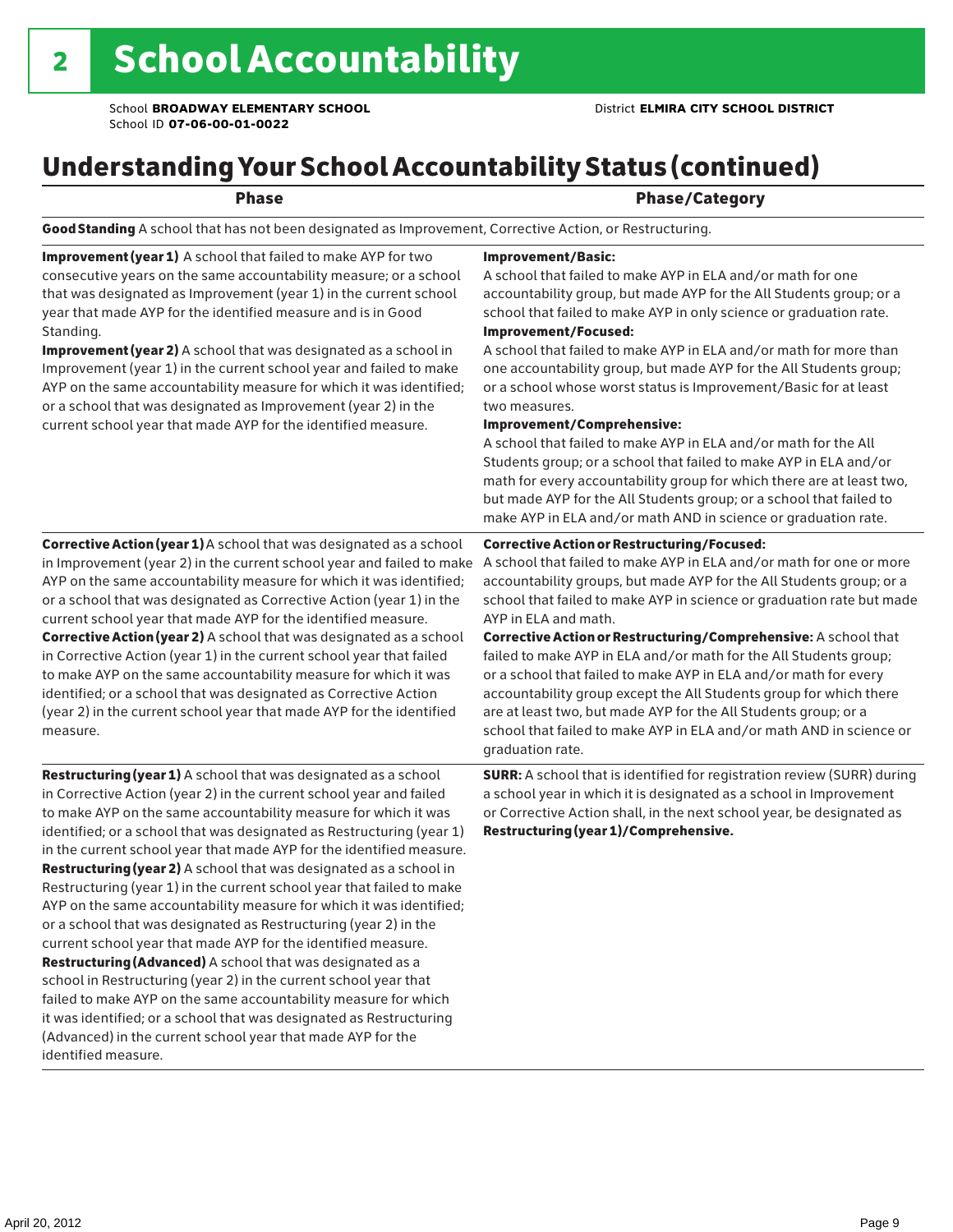# 2 School Accountability

School **BROADWAY ELEMENTARY SCHOOL** District **ELMIRA CITY SCHOOL DISTRICT** School ID **07-06-00-01-0022**

### Summary

| <b>Overall Accountability</b><br>Status (2011-12) | <b>In Good Standing</b> |                                |                                                         |             |  |  |  |
|---------------------------------------------------|-------------------------|--------------------------------|---------------------------------------------------------|-------------|--|--|--|
|                                                   |                         | <b>Elementary/Middle Level</b> | <b>Secondary Level</b>                                  |             |  |  |  |
|                                                   | <b>ELA</b>              | In Good Standing               | ELA                                                     |             |  |  |  |
|                                                   | Math                    | In Good Standing               | Math                                                    |             |  |  |  |
|                                                   | Science                 | In Good Standing               | <b>Graduation Rate</b>                                  |             |  |  |  |
| <b>Title I Part A Funding</b>                     |                         |                                | <b>Years the School Received Title I Part A Funding</b> |             |  |  |  |
|                                                   | $2009 - 10$             |                                | $2010 - 11$                                             | $2011 - 12$ |  |  |  |

YES YES YES

### On which accountability measures did this school make Adequate Yearly Progress (AYP) and which groups made AYP on each measure?

|                                                            | <b>Elementary/Middle Level</b> |                     |               | <b>Secondary Level</b> |             |                        |  |
|------------------------------------------------------------|--------------------------------|---------------------|---------------|------------------------|-------------|------------------------|--|
| <b>Student Groups</b>                                      | English                        |                     |               | English                |             |                        |  |
|                                                            | Language Arts                  | Mathematics         | Science       | Language Arts          | Mathematics | <b>Graduation Rate</b> |  |
| <b>All Students</b>                                        | V                              |                     | V             |                        |             |                        |  |
| <b>Ethnicity</b>                                           |                                |                     |               |                        |             |                        |  |
| American Indian or Alaska Native                           |                                |                     |               |                        |             |                        |  |
| <b>Black or African American</b>                           |                                |                     |               |                        |             |                        |  |
| Hispanic or Latino                                         |                                |                     |               |                        |             |                        |  |
| Asian or Native Hawaiian/Other Pacific<br>Islander         |                                |                     |               |                        |             |                        |  |
| White                                                      | ✔                              |                     |               |                        |             |                        |  |
| Multiracial                                                |                                |                     |               |                        |             |                        |  |
| <b>Other Groups</b>                                        |                                |                     |               |                        |             |                        |  |
| <b>Students with Disabilities</b>                          |                                |                     |               |                        |             |                        |  |
| Limited English Proficient                                 |                                |                     |               |                        |             |                        |  |
| Economically Disadvantaged                                 | X                              | X                   |               |                        |             |                        |  |
| <b>Student groups making</b><br><b>AYP</b> in each subject | $\mathsf{X}$ 2 of 3            | $\mathsf{X}$ 2 of 3 | $\vee$ 1 of 1 |                        |             |                        |  |

#### AYP Status



Made AYP Using Safe Harbor Target

✘ Did not make AYP

— Insufficient Number of Students to Determine AYP Status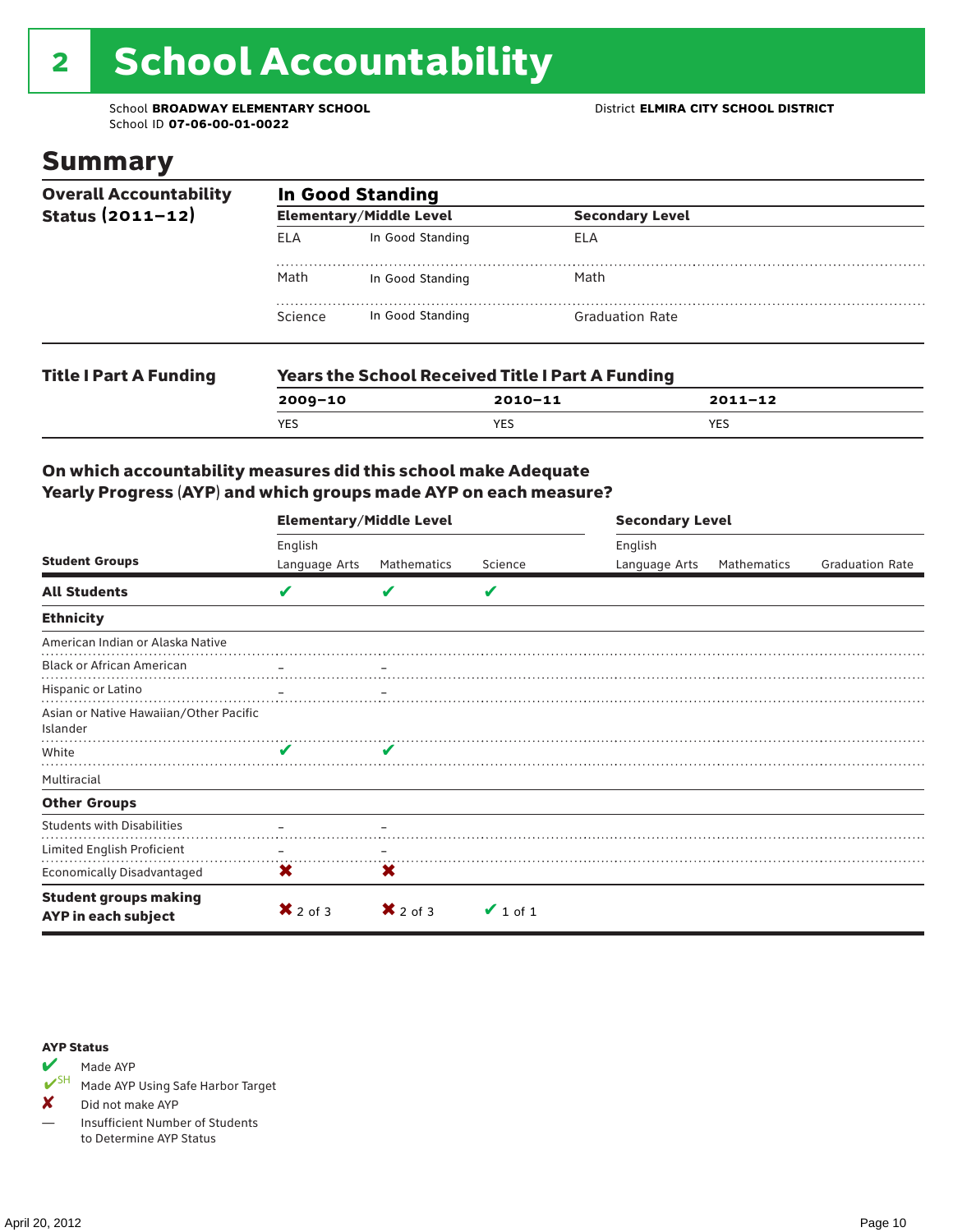# **Elementary/Middle-Level English Language Arts**

| $(2011 - 12)$                  |        |                                                    |
|--------------------------------|--------|----------------------------------------------------|
|                                |        |                                                    |
|                                | X      | Did not make AYP                                   |
| <b>Accountability Measures</b> | 2 of 3 | Student groups making AYP in English language arts |

### How did students in each accountability group perform on

**elementary/middle-level English language arts accountability measures?**

|                                                          | <b>Participation</b><br><b>AYP</b> |           |               |           | <b>Test Performance</b> |           | <b>Performance Objectives</b> |             |  |
|----------------------------------------------------------|------------------------------------|-----------|---------------|-----------|-------------------------|-----------|-------------------------------|-------------|--|
| <b>Student Group</b>                                     |                                    | Met       | Percentage    | Met       | Performance             | Effective | Safe Harbor Target            |             |  |
| (Total: Continuous Enrollment)                           | <b>Status</b>                      | Criterion | <b>Tested</b> | Criterion | Index                   | AMO       | 2010-11                       | $2011 - 12$ |  |
| <b>Accountability Groups</b>                             |                                    |           |               |           |                         |           |                               |             |  |
| All Students (228:218)                                   | V                                  | V         | 100%          | V         | 118                     | 114       |                               |             |  |
| <b>Ethnicity</b>                                         |                                    |           |               |           |                         |           |                               |             |  |
| American Indian or Alaska Native (0:0)                   |                                    |           |               |           |                         |           |                               |             |  |
| Black or African American (26:26)                        |                                    |           |               |           |                         |           |                               |             |  |
| Hispanic or Latino (6:6)                                 |                                    |           |               |           |                         |           |                               |             |  |
| Asian or Native Hawaiian/Other Pacific<br>Islander (0:0) |                                    |           |               |           |                         |           |                               |             |  |
| White (196:186)                                          | ✔                                  | V         | 100%          | V         | 120                     | 114       |                               |             |  |
| Multiracial (0:0)                                        |                                    |           |               |           |                         |           |                               |             |  |
| <b>Other Groups</b>                                      |                                    |           |               |           |                         |           |                               |             |  |
| Students with Disabilities (24:24)                       |                                    |           |               |           |                         |           |                               |             |  |
| Limited English Proficient (1:1)                         |                                    |           |               |           |                         |           |                               |             |  |
| Economically Disadvantaged (131:123)                     | $\mathbf x$                        | ✔         | 100%          | X         | 102                     | 113       | 113                           | 112         |  |
| <b>Final AYP Determination</b>                           | $\mathbf{X}$ 2 of 3                |           |               |           |                         |           |                               |             |  |
| <b>Non-Accountability Groups</b>                         |                                    |           |               |           |                         |           |                               |             |  |
| Female (103:99)                                          |                                    |           | 100%          |           | 135                     | 112       |                               |             |  |
| Male (125:119)                                           |                                    |           | 100%          |           | 103                     | 112       |                               |             |  |
| Migrant (0:0)                                            |                                    |           |               |           |                         |           |                               |             |  |

#### Symbols

### Made AYP

- ✔SH Made AYP Using Safe Harbor Target
- ✘ Did not make AYP
- Fewer Than 40 Total/Fewer Than 30 Continuous Enrollment
- ‡ Did not qualify for Safe Harbor

note: See *Useful Terms for Understanding Accountability*  for explanations and definitions of terms and table labels used on this page.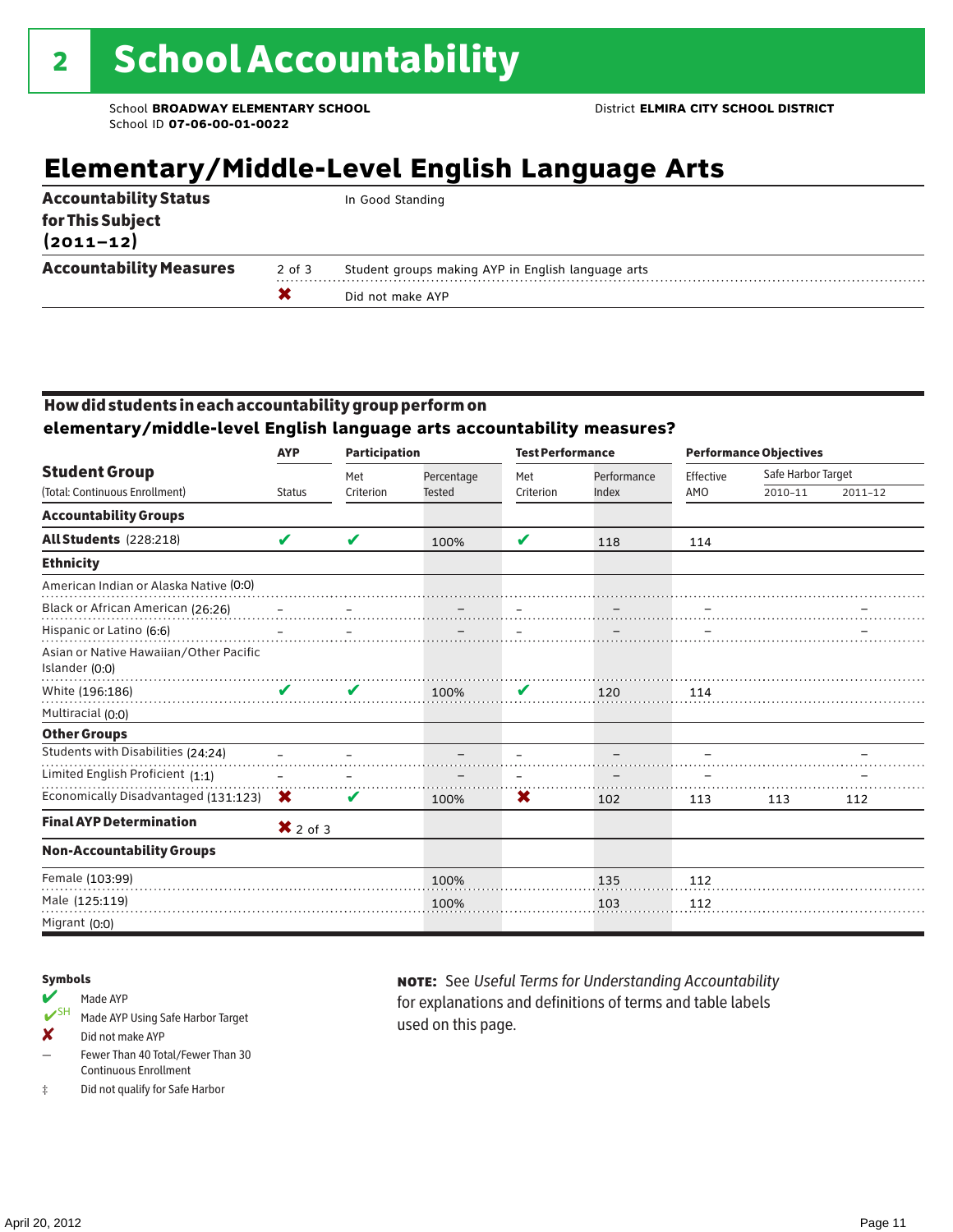# **Elementary/Middle-Level Mathematics**

|                                   | x          | Did not make AYP                         |
|-----------------------------------|------------|------------------------------------------|
| <b>Accountability Measures</b>    | $2$ of $3$ | Student groups making AYP in mathematics |
| for This Subject<br>$(2011 - 12)$ |            |                                          |
| <b>Accountability Status</b>      |            | In Good Standing                         |

### How did students in each accountability group perform on **elementary/middle-level mathematics accountability measures?**

|                                                          | <b>AYP</b>          | <b>Participation</b> |                             | <b>Test Performance</b> |                      |                  | <b>Performance Objectives</b> |         |
|----------------------------------------------------------|---------------------|----------------------|-----------------------------|-------------------------|----------------------|------------------|-------------------------------|---------|
| <b>Student Group</b><br>(Total: Continuous Enrollment)   | <b>Status</b>       | Met<br>Criterion     | Percentage<br><b>Tested</b> | Met<br>Criterion        | Performance<br>Index | Effective<br>AMO | Safe Harbor Target<br>2010-11 | 2011-12 |
|                                                          |                     |                      |                             |                         |                      |                  |                               |         |
| <b>Accountability Groups</b>                             |                     |                      |                             |                         |                      |                  |                               |         |
| <b>All Students</b> (230:216)                            | ✔                   | V                    | 98%                         | V                       | 142                  | 129              |                               |         |
| <b>Ethnicity</b>                                         |                     |                      |                             |                         |                      |                  |                               |         |
| American Indian or Alaska Native (0:0)                   |                     |                      |                             |                         |                      |                  |                               |         |
| Black or African American (26:25)                        |                     |                      |                             |                         |                      |                  |                               |         |
| Hispanic or Latino (6:6)                                 |                     |                      |                             |                         |                      |                  |                               |         |
| Asian or Native Hawaiian/Other Pacific<br>Islander (0:0) |                     |                      |                             |                         |                      |                  |                               |         |
| White (198:185)                                          | .<br>V              | V                    | 98%                         | V                       | 144                  | 129              |                               |         |
| Multiracial (0:0)                                        |                     |                      |                             |                         |                      |                  |                               |         |
| <b>Other Groups</b>                                      |                     |                      |                             |                         |                      |                  |                               |         |
| Students with Disabilities (24:22)                       |                     |                      |                             |                         |                      |                  |                               |         |
| Limited English Proficient (1:1)                         |                     |                      |                             |                         |                      |                  |                               |         |
| Economically Disadvantaged (133:122)                     | X                   | V                    | 98%                         | X                       | 125                  | 128              | 128                           | 133     |
| <b>Final AYP Determination</b>                           | $\mathsf{X}$ 2 of 3 |                      |                             |                         |                      |                  |                               |         |
| <b>Non-Accountability Groups</b>                         |                     |                      |                             |                         |                      |                  |                               |         |
| Female (104:100)                                         |                     |                      | 100%                        |                         | 141                  | 127              |                               |         |
| Male (126:116)                                           |                     |                      | 97%                         |                         | 143                  | 127              |                               |         |
| Migrant (0:0)                                            |                     |                      |                             |                         |                      |                  |                               |         |

#### Symbols

#### Made AYP

- ✔SH Made AYP Using Safe Harbor Target
- ✘ Did not make AYP
- Fewer Than 40 Total/Fewer Than 30 Continuous Enrollment
- ‡ Did not qualify for Safe Harbor

note: See *Useful Terms for Understanding Accountability*  for explanations and definitions of terms and table labels used on this page.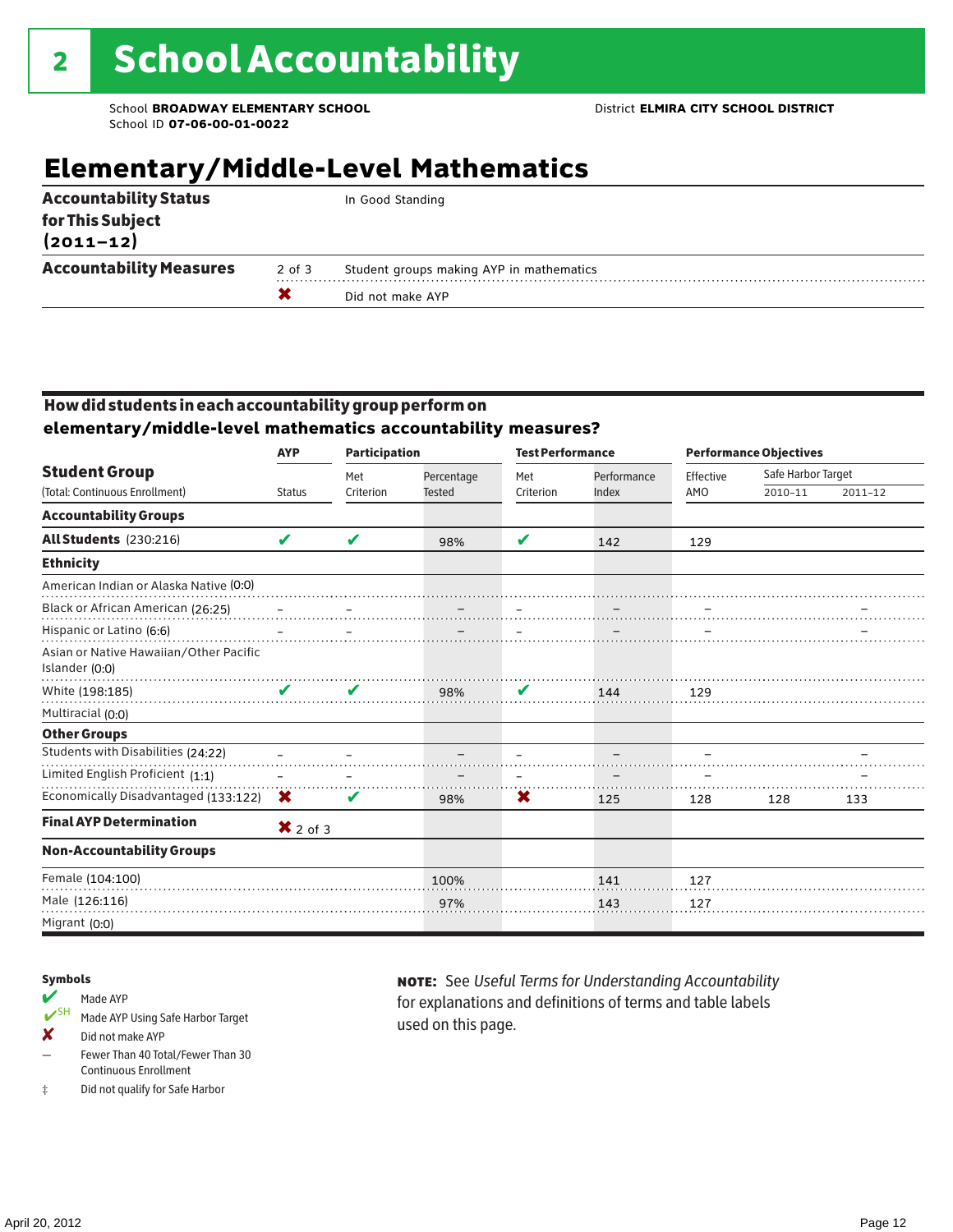## Elementary/Middle-Level Science

| <b>Accountability Status</b>   |        | In Good Standing                     |
|--------------------------------|--------|--------------------------------------|
| for This Subject<br>(2011–12)  |        |                                      |
| <b>Accountability Measures</b> | 1 of 1 | Student groups making AYP in science |
|                                |        | Made AYP                             |
|                                |        |                                      |

### How did students in each accountability group perform on elementary/middle-level science accountability measures?

|                                                          | <b>AYP</b>    |               | <b>Participation</b> |               | <b>Test Performance</b> |             |              | <b>Performance Objectives</b> |                 |
|----------------------------------------------------------|---------------|---------------|----------------------|---------------|-------------------------|-------------|--------------|-------------------------------|-----------------|
| <b>Student Group</b>                                     |               | Safe Harbor   | Met                  | Percentage    | Met                     | Performance | <b>State</b> | Progress Target               |                 |
| (Total: Continuous Enrollment)                           | <b>Status</b> | Qualification | Criterion            | <b>Tested</b> | Criterion               | Index       | Standard     |                               | 2010-11 2011-12 |
| <b>Accountability Groups</b>                             |               |               |                      |               |                         |             |              |                               |                 |
| All Students (75:67)                                     | V             | Qualified     | V                    | 92%           | V                       | 167         | 100          |                               |                 |
| <b>Ethnicity</b>                                         |               |               |                      |               |                         |             |              |                               |                 |
| American Indian or Alaska Native (0:0)                   |               |               |                      |               |                         |             |              |                               |                 |
| Black or African American (8:8)                          |               |               |                      |               |                         |             |              |                               |                 |
| Hispanic or Latino (2:2)                                 |               |               |                      |               |                         |             |              |                               |                 |
| Asian or Native Hawaiian/Other Pacific<br>Islander (0:0) |               |               |                      |               |                         |             |              |                               |                 |
| White (65:57)                                            |               | Oualified     |                      | 91%           | V                       | 167         | 100          |                               |                 |
| Multiracial (0:0)                                        |               |               |                      |               |                         |             |              |                               |                 |
| <b>Other Groups</b>                                      |               |               |                      |               |                         |             |              |                               |                 |
| Students with Disabilities (6:5)                         |               |               |                      |               |                         |             |              |                               |                 |
| Limited English Proficient (1:1)                         |               |               |                      |               |                         |             |              |                               |                 |
| Economically Disadvantaged (42:36)                       |               | Oualified     | V                    | 90%           | V                       | 158         | 100          |                               |                 |
| <b>Final AYP Determination</b>                           | $\vee$ 1 of 1 |               |                      |               |                         |             |              |                               |                 |
| <b>Non-Accountability Groups</b>                         |               |               |                      |               |                         |             |              |                               |                 |
| Female (32:26)                                           |               |               |                      |               |                         |             |              |                               |                 |
| Male (43:41)                                             |               |               |                      | 95%           |                         | 171         | 100          |                               |                 |
| Migrant (0:0)                                            |               |               |                      |               |                         |             |              |                               |                 |

#### Symbols

- $M$  Made AYP
- ✘ Did not make AYP
- Fewer Than 40 Total/Fewer Than 30 Continuous Enrollment

note: See *Useful Terms for Understanding Accountability*  for explanations and definitions of terms and table labels used on this page.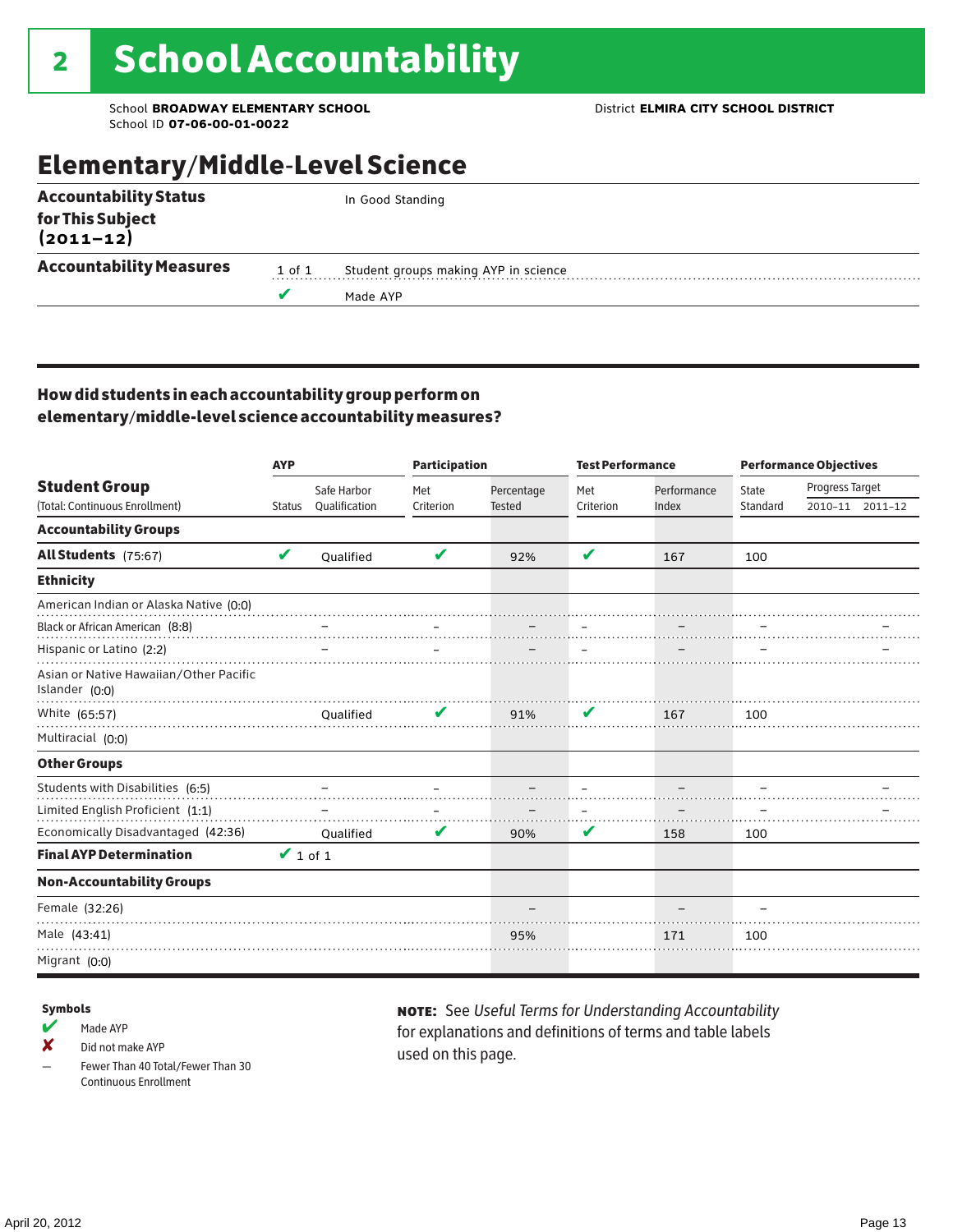### Summary of 2010–11 **School Performance**

Performance on the State assessments in English language arts, mathematics, and science at the elementary and middle levels is reported in terms of mean scores and the percentage of tested students scoring at or above Level 2, Level 3, and Level 4. Performance on the State assessments in ELA and mathematics at the secondary level is reported in terms of the percentage of students in a cohort scoring at these levels.

|                              | Percentage of students that<br>scored at or above Level 3 | Total<br>Tested |    |
|------------------------------|-----------------------------------------------------------|-----------------|----|
| <b>English Language Arts</b> | 0%                                                        | 100%            |    |
| Grade 3                      | 51%                                                       |                 | 67 |
| Grade 4                      | 25%                                                       |                 | 73 |
| Grade 5                      | 32%                                                       |                 | 88 |
| <b>Mathematics</b>           |                                                           |                 |    |
| Grade 3                      | 51%                                                       |                 | 67 |
| Grade 4                      | 46%                                                       |                 | 74 |
| Grade 5                      | 49%                                                       |                 | 85 |
| <b>Science</b>               |                                                           |                 |    |
| Grade 4                      | 74%                                                       |                 | 69 |

### About the Performance Level Descriptors

#### English Language Arts English Language Arts

#### Level 1: Below Standard

understanding of the content expected in the subjection of the subjection  $\mathcal{L}$ Student performance does not demonstrate an and skills expected at this grade level. understanding of the English language arts knowledge

#### Student performance demonstrates a partial Level 2: Meets Basic Standard understanding of the content expected in the subject of the subject of the subject of the subject of the subject

Student performance demonstrates a partial and skills expected at this grade level. Students performance demonstrates and understanding and understanding and understanding and understanding and u understanding of the English language arts knowledge

### Level 3: Meets Proficiency Standard

Level 4: Meeting Learning Standards with Distinction. the English language arts knowledge and skills expected at this grade level.<br>at this grade level.  $\mathbf{u}$  and  $\mathbf{y}$  and  $\mathbf{u}$  the subjected in the subjected in the subjected in the subjection  $\mathbf{y}$ Student performance demonstrates an understanding of

### Level 4: Exceeds Proficiency Standard

understanding of the English language arts knowledge and skills expected at this grade level.<br>———————————————————— Student performance demonstrates a thorough

#### Districts are districts and low need in the low need  $\sim$

#### categories based on their ability to meet the special Level 1: Below Standard

Student performance does not demonstrate an understanding of the mathematics content expected at  $\frac{1}{2}$  based on enrollment size and, in some cases, number  $\frac{1}{2}$  and,  $\frac{1}{2}$  and,  $\frac{1}{2}$ 

### $\overline{\mathsf{Level}}$  2: Meets Basic Standard about  $\overline{\mathsf{Level}}$

the categories can be found in the *Report to the Governor categories* can be found in the *Report to the Govern*or  $\alpha$ *and the Legislature on the Educational Status of the*  Student performance demonstrates a partial understanding of the mathematics content expected at this grade level.

### Level 3: Meets Proficiency Standard

Student performance demonstrates an understanding of the mathematics content expected at this grade level.

#### Level 4: Exceeds Proficiency Standard

Student performance demonstrates a thorough understanding of the mathematics content expected at this grade level.  $\mathcal{L}_{\text{max}}$  is performance with that of similar  $\mathcal{L}_{\text{max}}$ 

#### schools. The following factors are considered in grouping How are Need/Resource Capacity  $(N/RC)$  categories determined?  $\hphantom{N(2)}\sum_{n=1}^{\infty}\frac{1}{n}$

Districts are divided into high, average, and low need categories based on their ability to meet the special needs of their students with local resources. Districts in the high need category are subdivided into four categories based on enrollment size and, in some cases, number of students per square mile. More information about the categories can be found in the *Report to the Governor* Group: *State's Schools* at www.p12.nysed.gov/irs. *and the Legislature on the Educational Status of the* 

In this section, this school's performance is compared with that of the school district and public schools Statewide.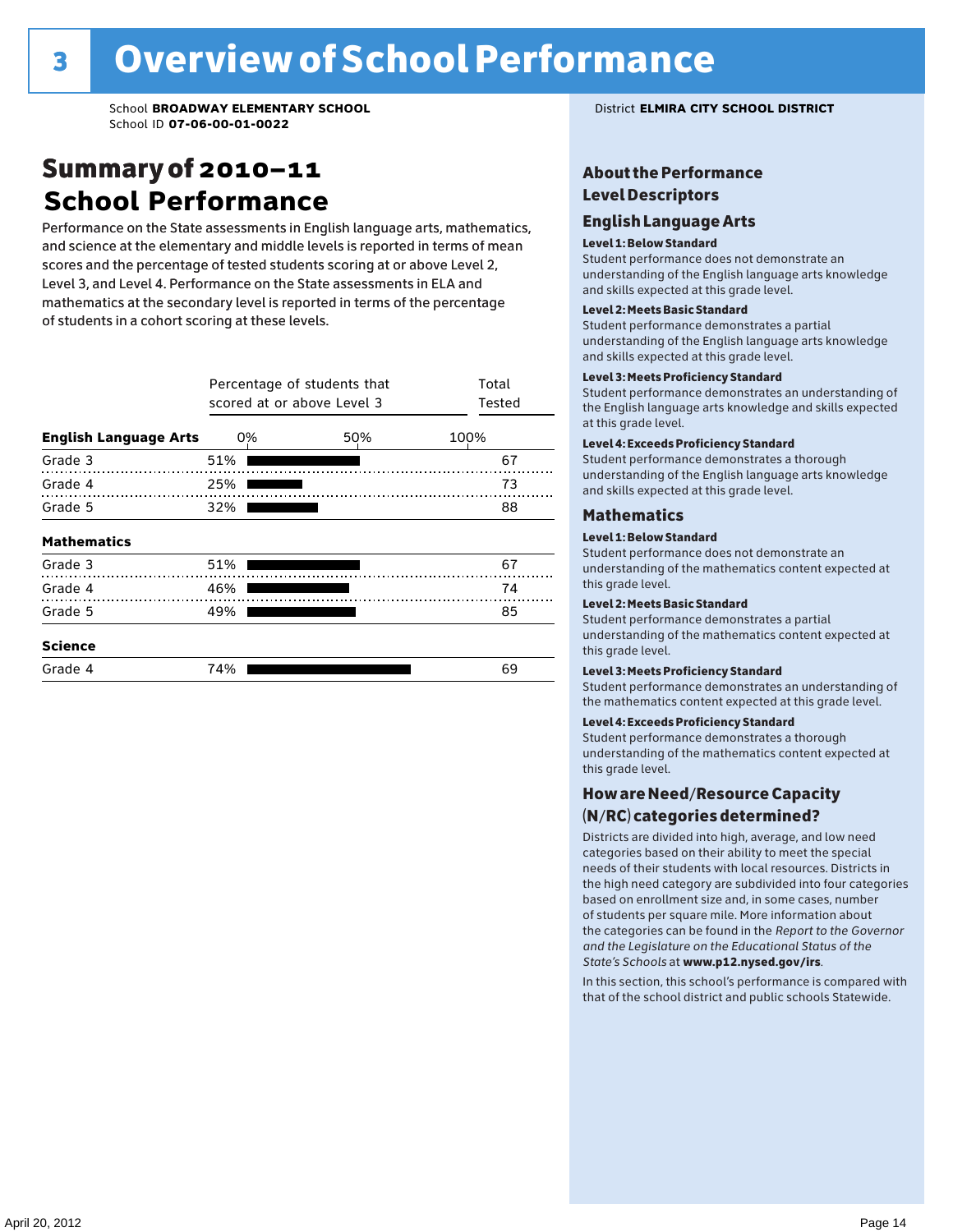# **This School's Results in Grade 3 English Language Arts**

|                                                                          |      | <b>This School</b><br>Percentage scoring at level(s):<br>4<br>$3 - 4$<br>$2 - 4$<br>*Range: 644-780 663-780 694-780 |         |    |              |  | <b>School District</b> |                                 |                |     | <b>NY State Public</b>          |         |                |  |
|--------------------------------------------------------------------------|------|---------------------------------------------------------------------------------------------------------------------|---------|----|--------------|--|------------------------|---------------------------------|----------------|-----|---------------------------------|---------|----------------|--|
|                                                                          |      |                                                                                                                     |         |    |              |  |                        | Percentage scoring at level(s): |                |     | Percentage scoring at level(s): |         |                |  |
|                                                                          |      |                                                                                                                     |         |    |              |  | $2 - 4$                | $3 - 4$                         | $\overline{4}$ |     | $2 - 4$                         | $3 - 4$ | $\overline{4}$ |  |
| 2011 Mean Score: 661                                                     |      |                                                                                                                     |         |    |              |  |                        |                                 |                |     |                                 |         |                |  |
| 2010 Mean Score: 666<br>$\blacksquare$ 2010-11<br>$\blacksquare$ 2009-10 | 100% | 85% 90%                                                                                                             | 51% 46% |    | 12%          |  | 83% 85%                | 48% 49%                         |                | 14% | 87% 86%                         | 56% 55% | 17%            |  |
| Number of Tested Students:                                               | 57   | 70                                                                                                                  | 34      | 36 | 3%<br>9<br>2 |  | 431 465                | 246 267                         | 4%<br>23       | 76  |                                 |         | 5%             |  |

| <b>Results by</b>                               |        | 2010-11 School Year |                                 |                |        |         | 2009-10 School Year             |                |  |  |
|-------------------------------------------------|--------|---------------------|---------------------------------|----------------|--------|---------|---------------------------------|----------------|--|--|
| <b>Student Group</b>                            | Total  |                     | Percentage scoring at level(s): |                | Total  |         | Percentage scoring at level(s): |                |  |  |
|                                                 | Tested | $2 - 4$             | $3 - 4$                         | $\overline{4}$ | Tested | $2 - 4$ | $3 - 4$                         | $\overline{4}$ |  |  |
| <b>All Students</b>                             | 67     | 85%                 | 51%                             | 3%             | 78     | 90%     | 46%                             | 12%            |  |  |
| Female                                          | 39     | 87%                 | 51%                             | 5%             | 31     | 97%     | 58%                             | 19%            |  |  |
| Male                                            | 28     | 82%                 | 50%                             | 0%             | 47     | 85%     | 38%                             | 6%             |  |  |
| American Indian or Alaska Native                |        |                     |                                 |                |        |         |                                 |                |  |  |
| <b>Black or African American</b>                | 8      | 63%                 | 63%                             | 0%             | 8      |         |                                 |                |  |  |
| Hispanic or Latino                              |        |                     |                                 |                |        |         |                                 |                |  |  |
| Asian or Native Hawaiian/Other Pacific Islander |        |                     |                                 |                |        |         |                                 |                |  |  |
| White                                           | 59     | 88%                 | 49%                             | 3%             | 69     | 88%     | 46%                             | 12%            |  |  |
| Multiracial                                     |        |                     |                                 |                |        |         |                                 |                |  |  |
| Small Group Totals                              |        |                     |                                 |                | 9      | 100%    | 44%                             | 11%            |  |  |
| <b>General-Education Students</b>               | 64     |                     |                                 |                | 72     | 96%     | 50%                             | 13%            |  |  |
| <b>Students with Disabilities</b>               | 3      |                     |                                 |                | 6      | 17%     | 0%                              | 0%             |  |  |
| <b>English Proficient</b>                       | 67     | 85%                 | 51%                             | 3%             | 78     | 90%     | 46%                             | 12%            |  |  |
| Limited English Proficient                      |        |                     |                                 |                |        |         |                                 |                |  |  |
| Economically Disadvantaged                      | 38     | 79%                 | 42%                             | 5%             | 48     | 90%     | 35%                             | 4%             |  |  |
| Not Disadvantaged                               | 29     | 93%                 | 62%                             | 0%             | 30     | 90%     | 63%                             | 23%            |  |  |
| Migrant                                         |        |                     |                                 |                |        |         |                                 |                |  |  |
| Not Migrant                                     | 67     | 85%                 | 51%                             | 3%             | 78     | 90%     | 46%                             | 12%            |  |  |
|                                                 |        |                     |                                 |                |        |         |                                 |                |  |  |

**NOTES** 

The – symbol indicates that data for a group of students have been suppressed. If a group has fewer than five students,<br>data for that group and the next smallest group(s) are suppressed to protect the privacy of individual

| * These ranges are for 2010-11 data only. Ranges for the 2009-10 data are available in the 2009-10 Accountability and Overview Reports.<br><b>Other</b> |        | 2010-11 School Year         |         |     | 2009-10 School Year |                             |         |     |  |
|---------------------------------------------------------------------------------------------------------------------------------------------------------|--------|-----------------------------|---------|-----|---------------------|-----------------------------|---------|-----|--|
| <b>Assessments</b>                                                                                                                                      | Total  | Number scoring at level(s): |         |     | Total               | Number scoring at level(s): |         |     |  |
|                                                                                                                                                         | Tested | $2 - 4$                     | $3 - 4$ | 4   | Tested              | $2 - 4$                     | $3 - 4$ | 4   |  |
| New York State Alternate Assessment<br>(NYSAA): Grade 3 Equivalent                                                                                      | 0      |                             |         |     | 0                   |                             |         |     |  |
| New York State English as a Second Language<br>Achievement Test (NYSESLAT) <sup>+</sup> : Grade 3                                                       | 0      | N/A                         | N/A     | N/A | 0                   | N/A                         | N/A     | N/A |  |
|                                                                                                                                                         | Total  |                             |         |     | Total               |                             |         |     |  |
| Recently Arrived LEP Students NOT Tested on<br>the ELA NYSTP: Grade 3                                                                                   | 0      | N/A                         | N/A     | N/A | 0                   | N/A                         | N/A     | N/A |  |

April 20, 2012 Page 15 † These counts represent recently arrived LEP students who used the NYSESLAT to fulfill the English language arts participation requirement.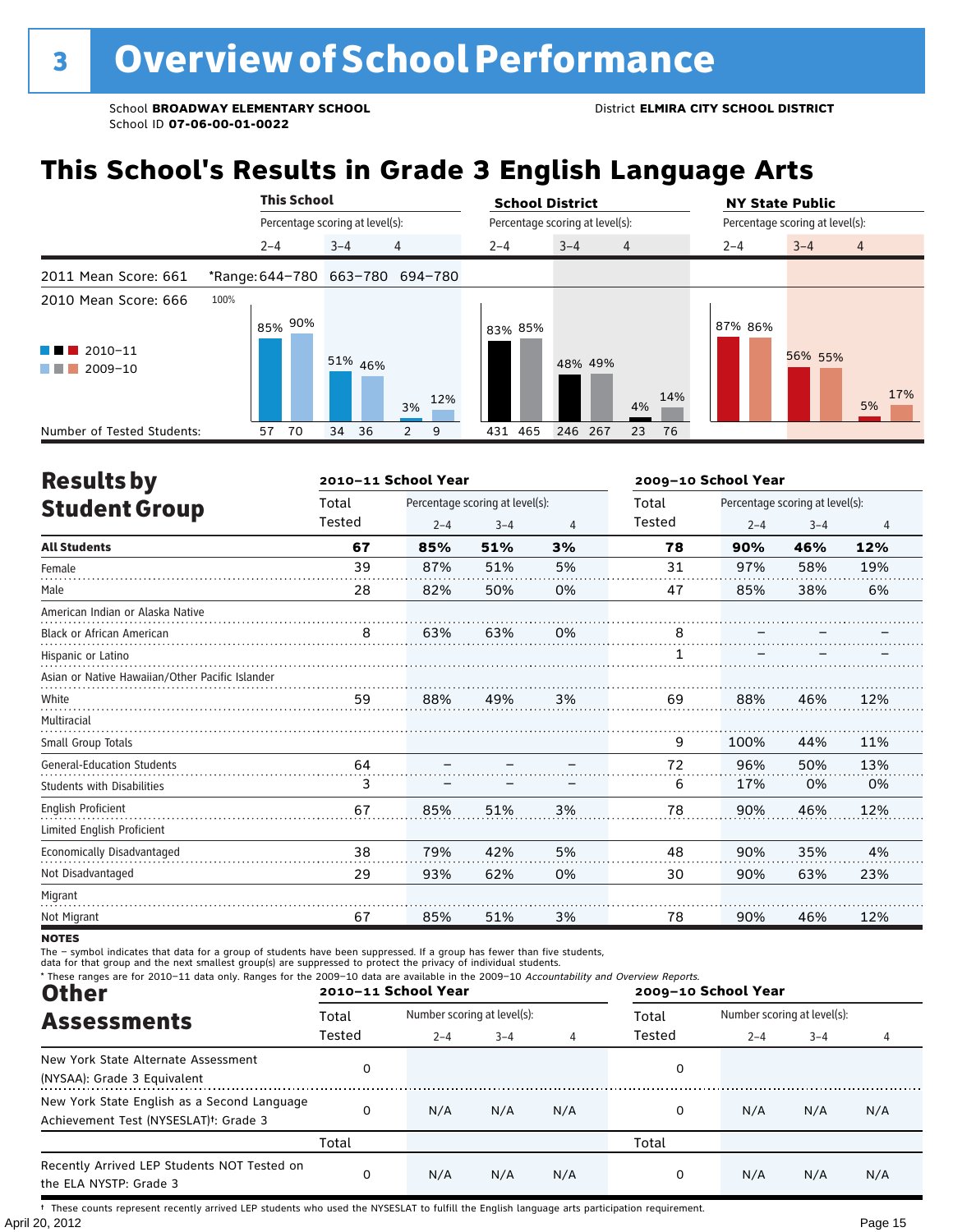# **This School's Results in Grade 3 Mathematics**

|                                                                      | <b>This School</b> |                                 |            |         |     |                                 |     | <b>School District</b> |                                 |         |                |     | <b>NY State Public</b>          |         |                |  |
|----------------------------------------------------------------------|--------------------|---------------------------------|------------|---------|-----|---------------------------------|-----|------------------------|---------------------------------|---------|----------------|-----|---------------------------------|---------|----------------|--|
|                                                                      |                    | Percentage scoring at level(s): |            |         |     |                                 |     |                        | Percentage scoring at level(s): |         |                |     | Percentage scoring at level(s): |         |                |  |
|                                                                      |                    | $2 - 4$                         |            | $3 - 4$ |     | $\overline{4}$                  |     | $2 - 4$                | $3 - 4$                         |         | $\overline{4}$ |     | $2 - 4$                         | $3 - 4$ | $\overline{4}$ |  |
| 2011 Mean Score: 683                                                 |                    |                                 |            |         |     | *Range: 662-770 684-770 707-770 |     |                        |                                 |         |                |     |                                 |         |                |  |
| 2010 Mean Score: 689                                                 | 100%               |                                 | $91\%$ 96% |         |     |                                 |     | 87% 90%                |                                 |         |                |     | 91% 91%                         |         |                |  |
| $\blacksquare$ 2010-11<br><b>The Second Second</b><br>2009-10<br>. . |                    |                                 |            | 51%     | 59% | 7%                              | 19% |                        |                                 | 50% 55% | 10%            | 23% |                                 | 60% 59% | 24%<br>13%     |  |
| Number of Tested Students:                                           |                    | 61                              | 75         | 34      | 46  | 15<br>5                         |     | 452 493                | 260                             | 302     | 52 125         |     |                                 |         |                |  |

| <b>Results by</b>                               |        | 2010-11 School Year |                                 |     |        | 2009-10 School Year |                                 |                |  |
|-------------------------------------------------|--------|---------------------|---------------------------------|-----|--------|---------------------|---------------------------------|----------------|--|
| <b>Student Group</b>                            | Total  |                     | Percentage scoring at level(s): |     | Total  |                     | Percentage scoring at level(s): |                |  |
|                                                 | Tested | $2 - 4$             | $3 - 4$                         | 4   | Tested | $2 - 4$             | $3 - 4$                         | $\overline{4}$ |  |
| <b>All Students</b>                             | 67     | 91%                 | 51%                             | 7%  | 78     | 96%                 | 59%                             | 19%            |  |
| Female                                          | 39     | 90%                 | 46%                             | 10% | 31     | 94%                 | 68%                             | 23%            |  |
| Male                                            | 28     | 93%                 | 57%                             | 4%  | 47     | 98%                 | 53%                             | 17%            |  |
| American Indian or Alaska Native                |        |                     |                                 |     |        |                     |                                 |                |  |
| <b>Black or African American</b>                | 8      | 100%                | 38%                             | 0%  | 8      |                     |                                 |                |  |
| Hispanic or Latino                              |        |                     |                                 |     |        |                     |                                 |                |  |
| Asian or Native Hawaiian/Other Pacific Islander |        |                     |                                 |     |        |                     |                                 |                |  |
| White                                           | 59     | 90%                 | 53%                             | 8%  | 69     | 97%                 | 58%                             | 20%            |  |
| Multiracial                                     |        |                     |                                 |     |        |                     |                                 |                |  |
| Small Group Totals                              |        |                     |                                 |     | 9      | 89%                 | 67%                             | 11%            |  |
| <b>General-Education Students</b>               | 64     |                     |                                 |     | 72     | 97%                 | 61%                             | 21%            |  |
| Students with Disabilities                      | 3      |                     |                                 |     | 6      | 83%                 | 33%                             | 0%             |  |
| <b>English Proficient</b>                       | 67     | 91%                 | 51%                             | 7%  | 78     | 96%                 | 59%                             | 19%            |  |
| Limited English Proficient                      |        |                     |                                 |     |        |                     |                                 |                |  |
| Economically Disadvantaged                      | 38     | 87%                 | 42%                             | 8%  | 48     | 96%                 | 58%                             | 6%             |  |
| Not Disadvantaged                               | 29     | 97%                 | 62%                             | 7%  | 30     | 97%                 | 60%                             | 40%            |  |
| Migrant                                         |        |                     |                                 |     |        |                     |                                 |                |  |
| Not Migrant                                     | 67     | 91%                 | 51%                             | 7%  | 78     | 96%                 | 59%                             | 19%            |  |
| $\cdots$                                        |        |                     |                                 |     |        |                     |                                 |                |  |

**NOTES** 

The – symbol indicates that data for a group of students have been suppressed. If a group has fewer than five students,<br>data for that group and the next smallest group(s) are suppressed to protect the privacy of individual

| <b>Other</b>                                                       |        | 2010-11 School Year         |         | 2009-10 School Year |                                      |                    |  |  |  |  |
|--------------------------------------------------------------------|--------|-----------------------------|---------|---------------------|--------------------------------------|--------------------|--|--|--|--|
| <b>Assessments</b>                                                 | Total  | Number scoring at level(s): |         |                     | Number scoring at level(s):<br>Total |                    |  |  |  |  |
|                                                                    | Tested | $2 - 4$                     | $3 - 4$ |                     | Tested                               | $3 - 4$<br>$2 - 4$ |  |  |  |  |
| New York State Alternate Assessment<br>(NYSAA): Grade 3 Equivalent |        |                             |         |                     |                                      |                    |  |  |  |  |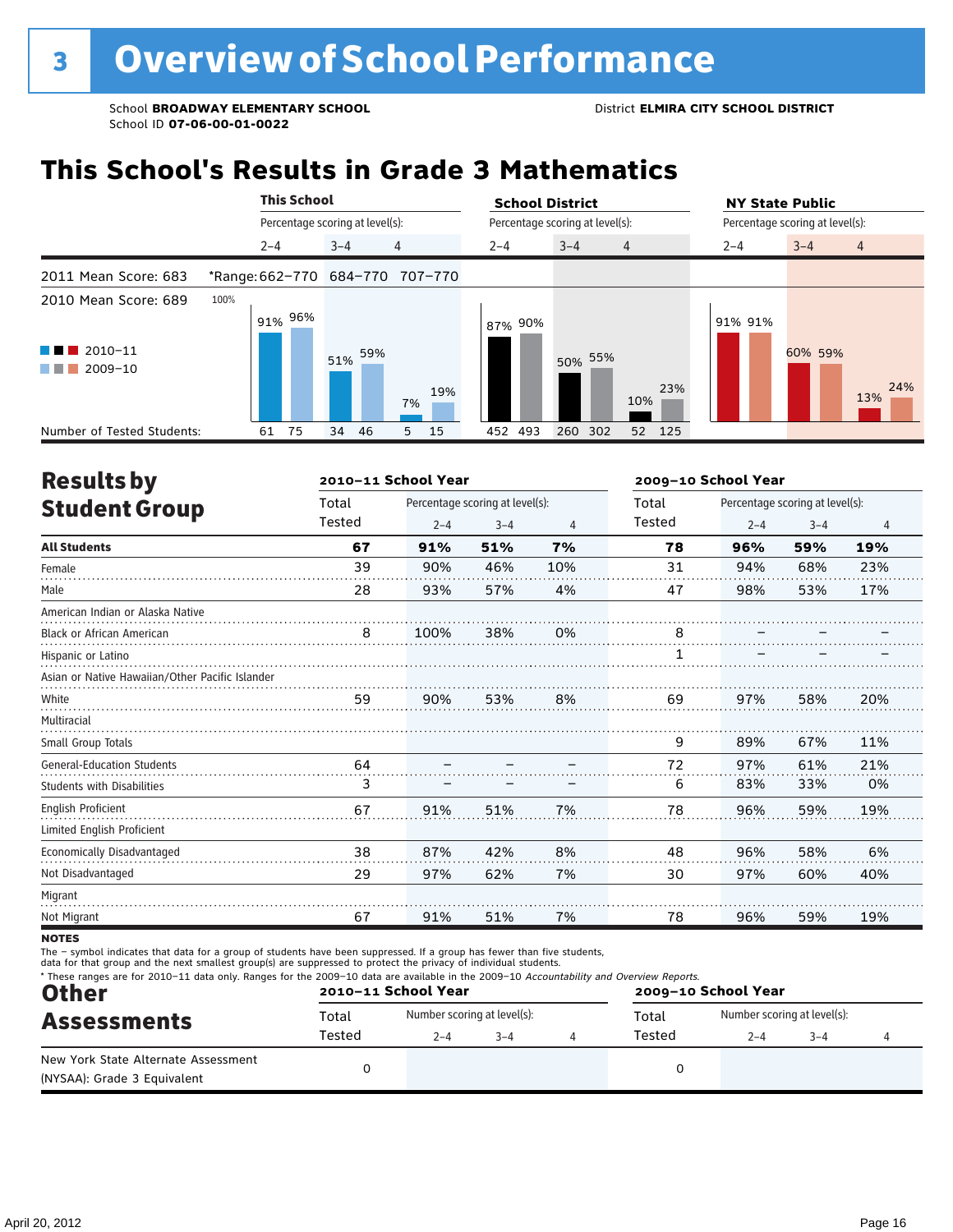# **This School's Results in Grade 4 English Language Arts**

|                                                                     |      | <b>This School</b>              |         |     |                                 | <b>School District</b>          |            |                |    | <b>NY State Public</b>          |         |                |  |
|---------------------------------------------------------------------|------|---------------------------------|---------|-----|---------------------------------|---------------------------------|------------|----------------|----|---------------------------------|---------|----------------|--|
|                                                                     |      | Percentage scoring at level(s): |         |     |                                 | Percentage scoring at level(s): |            |                |    | Percentage scoring at level(s): |         |                |  |
|                                                                     |      | $2 - 4$                         | $3 - 4$ |     | $\overline{4}$                  | $2 - 4$                         | $3 - 4$    | $\overline{4}$ |    | $2 - 4$                         | $3 - 4$ | $\overline{4}$ |  |
| 2011 Mean Score: 657                                                |      |                                 |         |     | *Range: 637-775 671-775 722-775 |                                 |            |                |    |                                 |         |                |  |
| 2010 Mean Score: 665                                                | 100% | $84\%$ 89%                      |         |     |                                 | 85% 90%                         |            |                |    | 92% 92%                         |         |                |  |
| $\blacksquare$ 2010-11<br><u> La Bara</u><br>$\blacksquare$ 2009-10 |      |                                 | 25%     | 39% | 4%<br>0%                        |                                 | 52%<br>40% | 1%             | 4% |                                 | 57% 57% | 2% 6%          |  |
| Number of Tested Students:                                          |      | 76<br>61                        | 18      | 33  | 3<br>0                          | 453<br>497                      | 215 285    | 4              | 22 |                                 |         |                |  |

| <b>Results by</b>                               |                | 2010-11 School Year |                                 |    | 2009-10 School Year |                                 |         |    |  |
|-------------------------------------------------|----------------|---------------------|---------------------------------|----|---------------------|---------------------------------|---------|----|--|
| <b>Student Group</b>                            | Total          |                     | Percentage scoring at level(s): |    | Total               | Percentage scoring at level(s): |         |    |  |
|                                                 | Tested         | $2 - 4$             | $3 - 4$                         | 4  | Tested              | $2 - 4$                         | $3 - 4$ | 4  |  |
| <b>All Students</b>                             | 73             | 84%                 | 25%                             | 0% | 85                  | 89%                             | 39%     | 4% |  |
| Female                                          | 31             | 90%                 | 32%                             | 0% | 32                  | 100%                            | 53%     | 9% |  |
| Male                                            | 42             | 79%                 | 19%                             | 0% | 53                  | 83%                             | 30%     | 0% |  |
| American Indian or Alaska Native                |                |                     |                                 |    |                     |                                 |         |    |  |
| <b>Black or African American</b>                | 8              |                     |                                 |    | 12                  |                                 |         |    |  |
| Hispanic or Latino                              | $\overline{2}$ |                     |                                 |    | $\overline{2}$      |                                 |         |    |  |
| Asian or Native Hawaiian/Other Pacific Islander |                |                     |                                 |    |                     |                                 |         |    |  |
| White                                           | 63             | 83%                 | 25%                             | 0% | 71                  | 93%                             | 42%     | 4% |  |
| Multiracial                                     |                |                     |                                 |    |                     |                                 |         |    |  |
| Small Group Totals                              | 10             | 90%                 | 20%                             | 0% | 14                  | 71%                             | 21%     | 0% |  |
| <b>General-Education Students</b>               | 67             | 88%                 | 27%                             | 0% | 71                  | 97%                             | 46%     | 4% |  |
| <b>Students with Disabilities</b>               | 6              | 33%                 | 0%                              | 0% | 14                  | 50%                             | 0%      | 0% |  |
| English Proficient                              | 72             |                     |                                 |    | 85                  | 89%                             | 39%     | 4% |  |
| Limited English Proficient                      | 1              |                     |                                 |    |                     |                                 |         |    |  |
| Economically Disadvantaged                      | 40             | 75%                 | 15%                             | 0% | 51                  | 86%                             | 29%     | 2% |  |
| Not Disadvantaged                               | 33             | 94%                 | 36%                             | 0% | 34                  | 94%                             | 53%     | 6% |  |
| Migrant                                         |                |                     |                                 |    |                     |                                 |         |    |  |
| Not Migrant                                     | 73             | 84%                 | 25%                             | 0% | 85                  | 89%                             | 39%     | 4% |  |

**NOTES** 

The – symbol indicates that data for a group of students have been suppressed. If a group has fewer than five students,<br>data for that group and the next smallest group(s) are suppressed to protect the privacy of individual

| * These ranges are for 2010-11 data only. Ranges for the 2009-10 data are available in the 2009-10 Accountability and Overview Reports.<br><b>Other</b> |        | 2010-11 School Year         |         |     | 2009-10 School Year |                             |         |     |  |  |
|---------------------------------------------------------------------------------------------------------------------------------------------------------|--------|-----------------------------|---------|-----|---------------------|-----------------------------|---------|-----|--|--|
| <b>Assessments</b>                                                                                                                                      | Total  | Number scoring at level(s): |         |     | Total               | Number scoring at level(s): |         |     |  |  |
|                                                                                                                                                         | Tested | $2 - 4$                     | $3 - 4$ | 4   | Tested              | $2 - 4$                     | $3 - 4$ | 4   |  |  |
| New York State Alternate Assessment<br>(NYSAA): Grade 4 Equivalent                                                                                      | 0      |                             |         |     | 0                   |                             |         |     |  |  |
| New York State English as a Second Language<br>Achievement Test (NYSESLAT) <sup>+</sup> : Grade 4                                                       | 0      | N/A                         | N/A     | N/A | 0                   | N/A                         | N/A     | N/A |  |  |
|                                                                                                                                                         | Total  |                             |         |     | Total               |                             |         |     |  |  |
| Recently Arrived LEP Students NOT Tested on<br>the ELA NYSTP: Grade 4                                                                                   | 0      | N/A                         | N/A     | N/A | 0                   | N/A                         | N/A     | N/A |  |  |

April 20, 2012 Page 17 † These counts represent recently arrived LEP students who used the NYSESLAT to fulfill the English language arts participation requirement.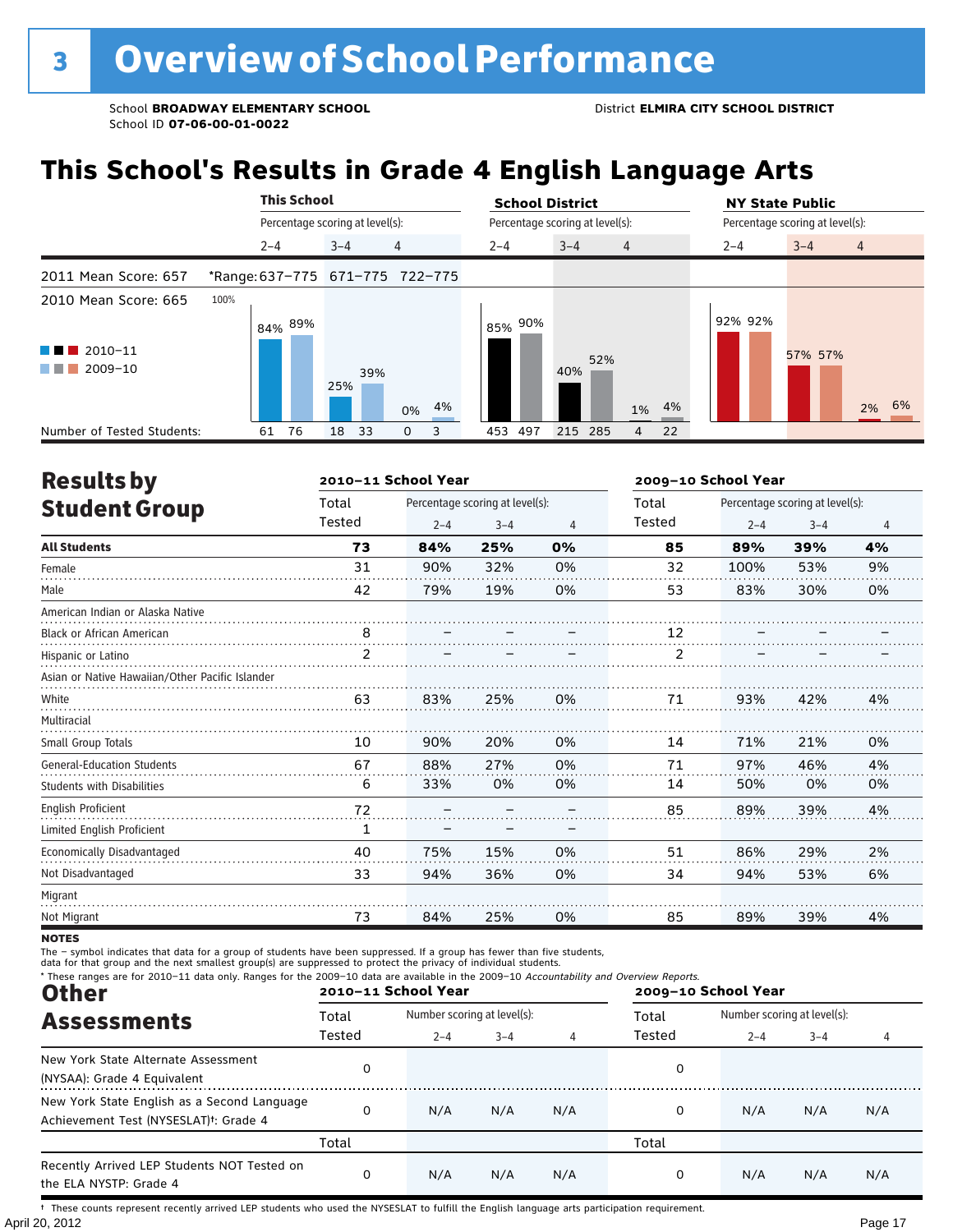# **This School's Results in Grade 4 Mathematics**

|                                                                |      | <b>This School</b> |                                 |         |    | <b>School District</b>          |                                 |         |                | <b>NY State Public</b> |                                 |         |                |  |
|----------------------------------------------------------------|------|--------------------|---------------------------------|---------|----|---------------------------------|---------------------------------|---------|----------------|------------------------|---------------------------------|---------|----------------|--|
|                                                                |      |                    | Percentage scoring at level(s): |         |    |                                 | Percentage scoring at level(s): |         |                |                        | Percentage scoring at level(s): |         |                |  |
|                                                                |      | $2 - 4$            |                                 | $3 - 4$ |    | 4                               | $2 - 4$                         | $3 - 4$ | $\overline{4}$ |                        | $2 - 4$                         | $3 - 4$ | $\overline{4}$ |  |
| 2011 Mean Score: 673                                           |      |                    |                                 |         |    | *Range: 636-800 676-800 707-800 |                                 |         |                |                        |                                 |         |                |  |
| 2010 Mean Score: 669<br>$\blacksquare$ 2010-11<br>2009-10<br>. | 100% |                    | $196\%$ 91%                     | 46% 45% |    | 5% 9%                           | 88% 92%                         | 50% 49% | 14% 15%        |                        | 94% 95%                         | 67% 64% | 27% 26%        |  |
| Number of Tested Students:                                     |      | 71                 | - 77                            | 34      | 38 | 8<br>4                          | 472 512                         | 268 273 | 76             | - 82                   |                                 |         |                |  |

| <b>Results by</b>                               |        | 2010-11 School Year |                                 |     | 2009-10 School Year |         |                                 |     |  |
|-------------------------------------------------|--------|---------------------|---------------------------------|-----|---------------------|---------|---------------------------------|-----|--|
| <b>Student Group</b>                            | Total  |                     | Percentage scoring at level(s): |     | Total               |         | Percentage scoring at level(s): |     |  |
|                                                 | Tested | $2 - 4$             | $3 - 4$                         | 4   | Tested              | $2 - 4$ | $3 - 4$                         | 4   |  |
| <b>All Students</b>                             | 74     | 96%                 | 46%                             | 5%  | 85                  | 91%     | 45%                             | 9%  |  |
| Female                                          | 32     | 97%                 | 44%                             | 6%  | 32                  | 94%     | 53%                             | 13% |  |
| Male                                            | 42     | 95%                 | 48%                             | 5%  | 53                  | 89%     | 40%                             | 8%  |  |
| American Indian or Alaska Native                |        |                     |                                 |     |                     |         |                                 |     |  |
| <b>Black or African American</b>                | 8      |                     |                                 |     | 12                  |         |                                 |     |  |
| Hispanic or Latino                              | 2      |                     |                                 |     | 2                   |         |                                 |     |  |
| Asian or Native Hawaiian/Other Pacific Islander |        |                     |                                 |     |                     |         |                                 |     |  |
| White                                           | 64     | 95%                 | 48%                             | 6%  | 71                  | 92%     | 49%                             | 10% |  |
| Multiracial                                     |        |                     |                                 |     |                     |         |                                 |     |  |
| Small Group Totals                              | 10     | 100%                | 30%                             | 0%  | 14                  | 86%     | 21%                             | 7%  |  |
| <b>General-Education Students</b>               | 68     | 99%                 | 50%                             | 6%  | 71                  | 97%     | 51%                             | 11% |  |
| <b>Students with Disabilities</b>               | 6      | 67%                 | 0%                              | 0%  | 14                  | 57%     | 14%                             | 0%  |  |
| <b>English Proficient</b>                       | 73     |                     |                                 |     | 85                  | 91%     | 45%                             | 9%  |  |
| Limited English Proficient                      | 1      |                     |                                 |     |                     |         |                                 |     |  |
| Economically Disadvantaged                      | 41     | 93%                 | 29%                             | 0%  | 51                  | 88%     | 37%                             | 8%  |  |
| Not Disadvantaged                               | 33     | 100%                | 67%                             | 12% | 34                  | 94%     | 56%                             | 12% |  |
| Migrant                                         |        |                     |                                 |     |                     |         |                                 |     |  |
| Not Migrant                                     | 74     | 96%                 | 46%                             | 5%  | 85                  | 91%     | 45%                             | 9%  |  |

**NOTES** 

The – symbol indicates that data for a group of students have been suppressed. If a group has fewer than five students,<br>data for that group and the next smallest group(s) are suppressed to protect the privacy of individual

| <b>Other</b>                                                       |        | 2010-11 School Year         |  | 2009-10 School Year |        |                             |         |  |  |
|--------------------------------------------------------------------|--------|-----------------------------|--|---------------------|--------|-----------------------------|---------|--|--|
| <b>Assessments</b>                                                 | Total  | Number scoring at level(s): |  |                     | Total  | Number scoring at level(s): |         |  |  |
|                                                                    | Tested | $2 - 4$<br>$3 - 4$          |  |                     | Tested | $2 - 4$                     | $3 - 4$ |  |  |
| New York State Alternate Assessment<br>(NYSAA): Grade 4 Equivalent |        |                             |  |                     |        |                             |         |  |  |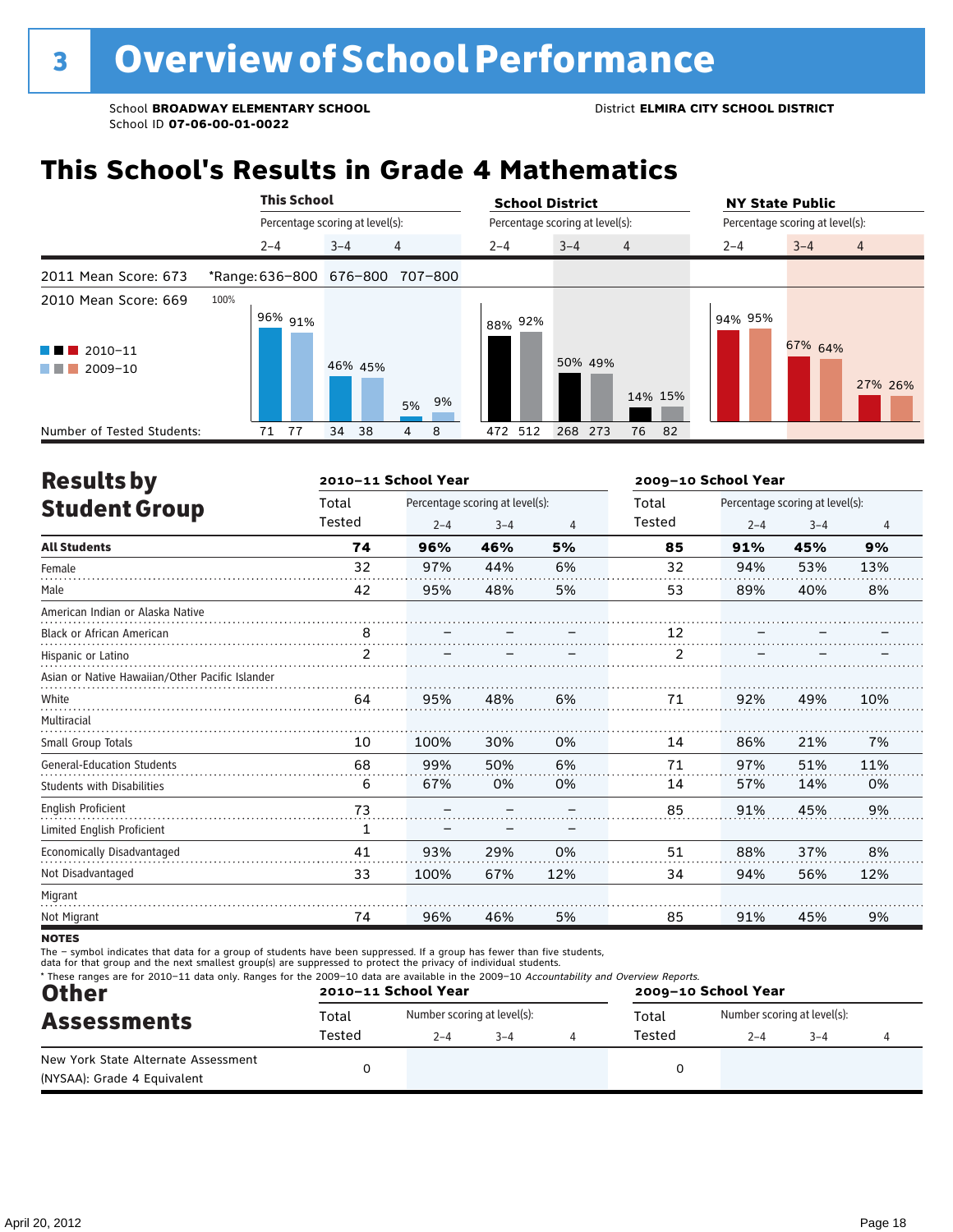### **This School's Results in Grade 4 Science**

|                                                                  |               | <b>This School</b> |                                 |            | <b>School District</b> |                                 | <b>NY State Public</b>               |  |  |  |
|------------------------------------------------------------------|---------------|--------------------|---------------------------------|------------|------------------------|---------------------------------|--------------------------------------|--|--|--|
|                                                                  |               |                    | Percentage scoring at level(s): |            |                        | Percentage scoring at level(s): | Percentage scoring at level(s):      |  |  |  |
|                                                                  |               | $2 - 4$            | $3 - 4$                         | 4          | $2 - 4$                | $3 - 4$<br>$\overline{4}$       | $3 - 4$<br>$2 - 4$<br>$\overline{4}$ |  |  |  |
| 2011 Mean Score: 71                                              | Range: 45-100 |                    | $65 - 100$                      | $85 - 100$ |                        |                                 |                                      |  |  |  |
| 2010 Mean Score: 77<br>$\blacksquare$ 2010-11<br>a ka<br>2009-10 | 100%          | 94% 95%            | 85%<br>74%                      | 41%<br>23% | 94% 96%                | 84%<br>77%<br>40%<br>30%        | 98% 97%<br>88% 88%<br>52% 55%        |  |  |  |
| Number of Tested Students:                                       |               | 78<br>65           | 70<br>51                        | 16<br>34   | 491 522                | 403<br>458<br>159 215           |                                      |  |  |  |

| <b>Results by</b>                               |                | 2010-11 School Year |                                 |     | 2009-10 School Year |         |                                 |     |  |
|-------------------------------------------------|----------------|---------------------|---------------------------------|-----|---------------------|---------|---------------------------------|-----|--|
| <b>Student Group</b>                            | Total          |                     | Percentage scoring at level(s): |     | Total               |         | Percentage scoring at level(s): |     |  |
|                                                 | Tested         | $2 - 4$             | $3 - 4$                         | 4   | Tested              | $2 - 4$ | $3 - 4$                         | 4   |  |
| <b>All Students</b>                             | 69             | 94%                 | 74%                             | 23% | 82                  | 95%     | 85%                             | 41% |  |
| Female                                          | 28             | 93%                 | 71%                             | 21% | 31                  | 97%     | 90%                             | 55% |  |
| Male                                            | 41             | 95%                 | 76%                             | 24% | 51                  | 94%     | 82%                             | 33% |  |
| American Indian or Alaska Native                |                |                     |                                 |     |                     |         |                                 |     |  |
| <b>Black or African American</b>                | 8              |                     |                                 |     | 12                  |         |                                 |     |  |
| Hispanic or Latino                              | $\overline{2}$ |                     |                                 |     | 2                   |         |                                 |     |  |
| Asian or Native Hawaiian/Other Pacific Islander |                |                     |                                 |     |                     |         |                                 |     |  |
| White                                           | 59             | 93%                 | 75%                             | 25% | 68                  | 100%    | 90%                             | 43% |  |
| Multiracial                                     |                |                     |                                 |     |                     |         |                                 |     |  |
| <b>Small Group Totals</b>                       | 10             | 100%                | 70%                             | 10% | 14                  | 71%     | 64%                             | 36% |  |
| <b>General-Education Students</b>               | 64             | 95%                 | 77%                             | 25% | 70                  | 97%     | 91%                             | 49% |  |
| <b>Students with Disabilities</b>               | 5              | 80%                 | 40%                             | 0%  | 12                  | 83%     | 50%                             | 0%  |  |
| <b>English Proficient</b>                       | 68             |                     |                                 |     | 82                  | 95%     | 85%                             | 41% |  |
| Limited English Proficient                      | 1              |                     |                                 |     |                     |         |                                 |     |  |
| Economically Disadvantaged                      | 38             | 92%                 | 68%                             | 18% | 48                  | 94%     | 83%                             | 35% |  |
| Not Disadvantaged                               | 31             | 97%                 | 81%                             | 29% | 34                  | 97%     | 88%                             | 50% |  |
| Migrant                                         |                |                     |                                 |     |                     |         |                                 |     |  |
| Not Migrant                                     | 69             | 94%                 | 74%                             | 23% | 82                  | 95%     | 85%                             | 41% |  |

**NOTES** 

The – symbol indicates that data for a group of students have been suppressed. If a group has fewer than five students,<br>data for that group and the next smallest group(s) are suppressed to protect the privacy of individual

| <b>Other</b>                                                       | 2010-11 School Year |                             |         | 2009-10 School Year |                             |         |  |  |  |
|--------------------------------------------------------------------|---------------------|-----------------------------|---------|---------------------|-----------------------------|---------|--|--|--|
| <b>Assessments</b>                                                 | Total               | Number scoring at level(s): |         | Total               | Number scoring at level(s): |         |  |  |  |
|                                                                    | Tested              | $2 - 4$                     | $3 - 4$ | Tested              | $2 - 4$                     | $3 - 4$ |  |  |  |
| New York State Alternate Assessment<br>(NYSAA): Grade 4 Equivalent |                     |                             |         |                     |                             |         |  |  |  |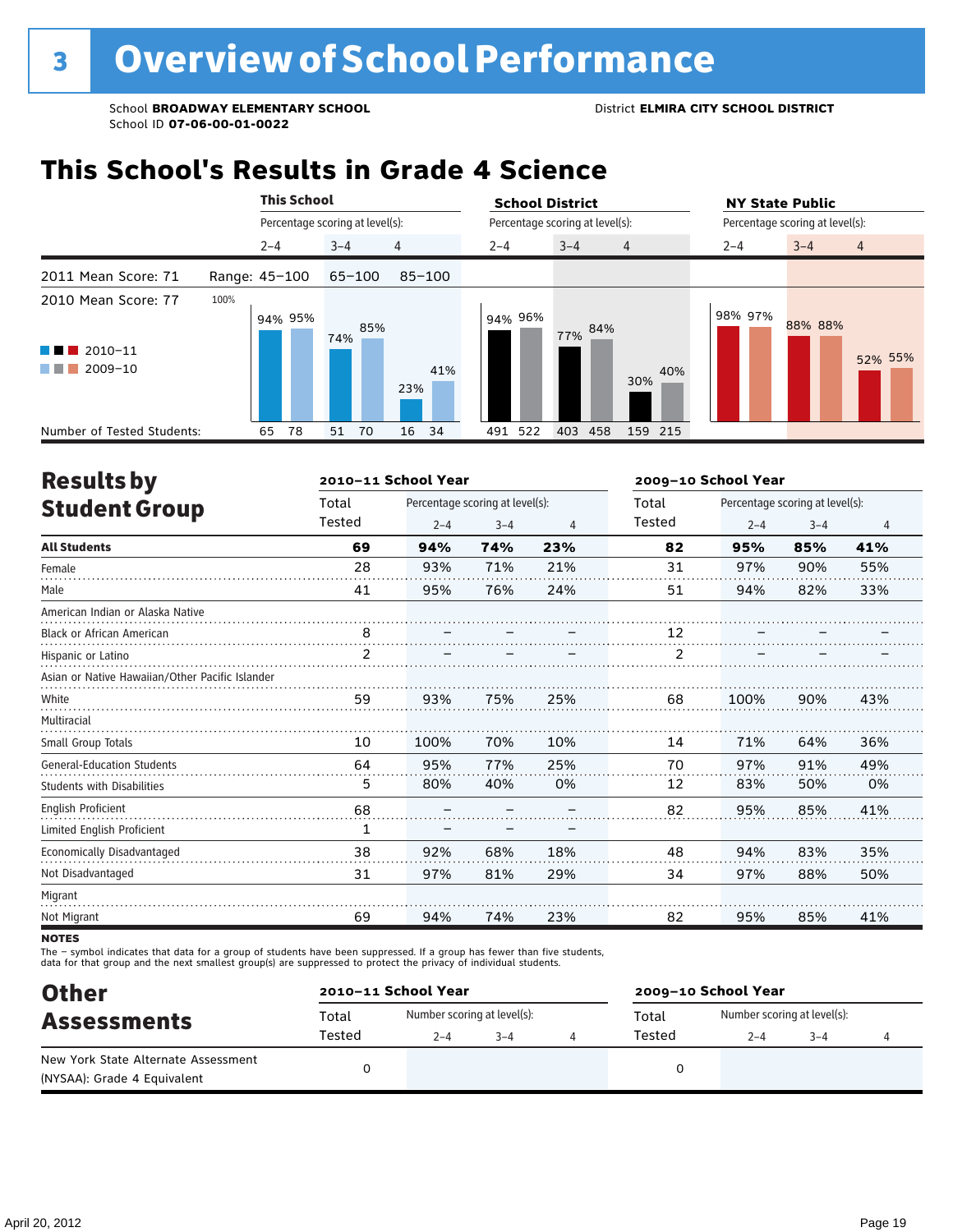# **This School's Results in Grade 5 English Language Arts**

|                                   |      | <b>This School</b>              |         |     | <b>School District</b>          |  |                                 |            |                | <b>NY State Public</b> |                                 |         |                |
|-----------------------------------|------|---------------------------------|---------|-----|---------------------------------|--|---------------------------------|------------|----------------|------------------------|---------------------------------|---------|----------------|
|                                   |      | Percentage scoring at level(s): |         |     |                                 |  | Percentage scoring at level(s): |            |                |                        | Percentage scoring at level(s): |         |                |
|                                   |      | $2 - 4$                         | $3 - 4$ |     | $\overline{4}$                  |  | $2 - 4$                         | $3 - 4$    | $\overline{4}$ |                        | $2 - 4$                         | $3 - 4$ | $\overline{4}$ |
| 2011 Mean Score: 658              |      |                                 |         |     | *Range: 648-795 668-795 700-795 |  |                                 |            |                |                        |                                 |         |                |
| 2010 Mean Score: 668              | 100% | 77% 82%                         |         |     |                                 |  | 84% 86%                         |            |                |                        | 89% 88%                         |         |                |
| $\blacksquare$ 2010-11<br>2009-10 |      |                                 | 32%     | 41% | 10%<br>0%                       |  |                                 | 41% 43%    | 3%             | 11%                    |                                 | 54% 52% | 13%<br>4%      |
| Number of Tested Students:        |      | 60<br>68                        | 28      | 30  | 0                               |  | 443<br>458                      | 227<br>220 | 16             | 55                     |                                 |         |                |

| <b>Results by</b>                               |        | 2010-11 School Year |                                 |    | 2009-10 School Year |         |                                 |     |  |
|-------------------------------------------------|--------|---------------------|---------------------------------|----|---------------------|---------|---------------------------------|-----|--|
| <b>Student Group</b>                            | Total  |                     | Percentage scoring at level(s): |    | Total               |         | Percentage scoring at level(s): |     |  |
|                                                 | Tested | $2 - 4$             | $3 - 4$                         | 4  | Tested              | $2 - 4$ | $3 - 4$                         | 4   |  |
| <b>All Students</b>                             | 88     | 77%                 | 32%                             | 0% | 73                  | 82%     | 41%                             | 10% |  |
| Female                                          | 33     | 97%                 | 48%                             | 0% | 42                  | 88%     | 52%                             | 14% |  |
| Male                                            | 55     | 65%                 | 22%                             | 0% | 31                  | 74%     | 26%                             | 3%  |  |
| American Indian or Alaska Native                |        |                     |                                 |    |                     |         |                                 |     |  |
| Black or African American                       | 10     |                     |                                 |    | 10                  |         |                                 |     |  |
| Hispanic or Latino                              | 4      |                     |                                 |    | 1                   |         |                                 |     |  |
| Asian or Native Hawaiian/Other Pacific Islander |        |                     |                                 |    |                     |         |                                 |     |  |
| White                                           | 74     | 80%                 | 34%                             | 0% | 62                  | 85%     | 44%                             | 11% |  |
| Multiracial                                     |        |                     |                                 |    |                     |         |                                 |     |  |
| Small Group Totals                              | 14     | 64%                 | 21%                             | 0% | 11                  | 64%     | 27%                             | 0%  |  |
| <b>General-Education Students</b>               | 73     | 88%                 | 38%                             | 0% | 66                  | 85%     | 44%                             | 11% |  |
| <b>Students with Disabilities</b>               | 15     | 27%                 | 0%                              | 0% | 7                   | 57%     | 14%                             | 0%  |  |
| <b>English Proficient</b>                       | 88     | 77%                 | 32%                             | 0% | 73                  | 82%     | 41%                             | 10% |  |
| Limited English Proficient                      |        |                     |                                 |    |                     |         |                                 |     |  |
| Economically Disadvantaged                      | 53     | 72%                 | 19%                             | 0% | 40                  | 78%     | 30%                             | 5%  |  |
| Not Disadvantaged                               | 35     | 86%                 | 51%                             | 0% | 33                  | 88%     | 55%                             | 15% |  |
| Migrant                                         |        |                     |                                 |    |                     |         |                                 |     |  |
| Not Migrant                                     | 88     | 77%                 | 32%                             | 0% | 73                  | 82%     | 41%                             | 10% |  |

**NOTES** 

The – symbol indicates that data for a group of students have been suppressed. If a group has fewer than five students,<br>data for that group and the next smallest group(s) are suppressed to protect the privacy of individual

| * These ranges are for 2010-11 data only. Ranges for the 2009-10 data are available in the 2009-10 Accountability and Overview Reports.<br><b>Other</b> |        | 2010-11 School Year         |         |     | 2009-10 School Year |                             |         |     |  |
|---------------------------------------------------------------------------------------------------------------------------------------------------------|--------|-----------------------------|---------|-----|---------------------|-----------------------------|---------|-----|--|
| <b>Assessments</b>                                                                                                                                      | Total  | Number scoring at level(s): |         |     | Total               | Number scoring at level(s): |         |     |  |
|                                                                                                                                                         | Tested | $2 - 4$                     | $3 - 4$ |     | Tested              | $2 - 4$                     | $3 - 4$ |     |  |
| New York State Alternate Assessment<br>(NYSAA): Grade 5 Equivalent                                                                                      | 0      |                             |         |     | 0                   |                             |         |     |  |
| New York State English as a Second Language<br>Achievement Test (NYSESLAT) <sup>t</sup> : Grade 5                                                       | 0      | N/A                         | N/A     | N/A | 0                   | N/A                         | N/A     | N/A |  |
|                                                                                                                                                         | Total  |                             |         |     | Total               |                             |         |     |  |
| Recently Arrived LEP Students NOT Tested on<br>the ELA NYSTP: Grade 5                                                                                   | 0      | N/A                         | N/A     | N/A | 0                   | N/A                         | N/A     | N/A |  |

April 20, 2012 Page 20 † These counts represent recently arrived LEP students who used the NYSESLAT to fulfill the English language arts participation requirement.